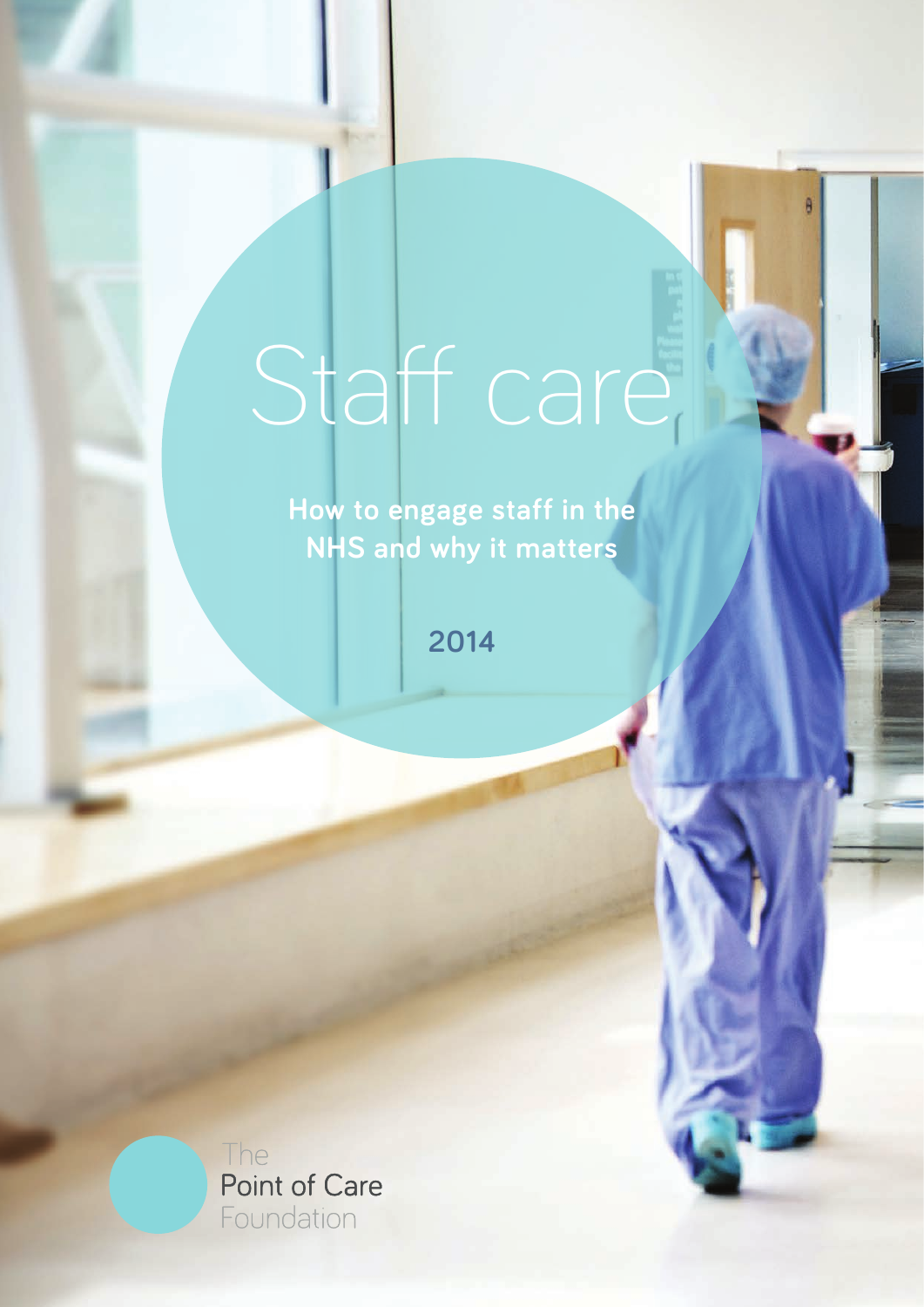# **About The Point of Care Foundation**

The Point of Care Foundation is an independent charity working to improve patients' experience of care and increase support for the staff who work with them.

Our vision is to put patients at the heart of the healthcare system. We believe a truly patient-centred approach – focused on listening, understanding and responding to the needs of the whole individual – is essential to the delivery of the best possible quality of care.

The Point of Care Foundation aims to become a leading source of information and practical solutions for health and care providers. Our first priority is to expand the support we offer to organisations that want to run Schwartz Center Rounds®.

#### **www.pointofcarefoundation.org.uk**

**Copyright© January 2014** Unless explicitly stated, all rights including copyright in the content of this report are owned by The Point of Care Foundation. The content of this report may not be copied, reproduced, republished, posted, broadcast or transmitted in any way without first obtaining The Point of Care Foundation's written permission. This report may be referenced or quoted (but not for commercial purposes) as long as copyright is acknowledged.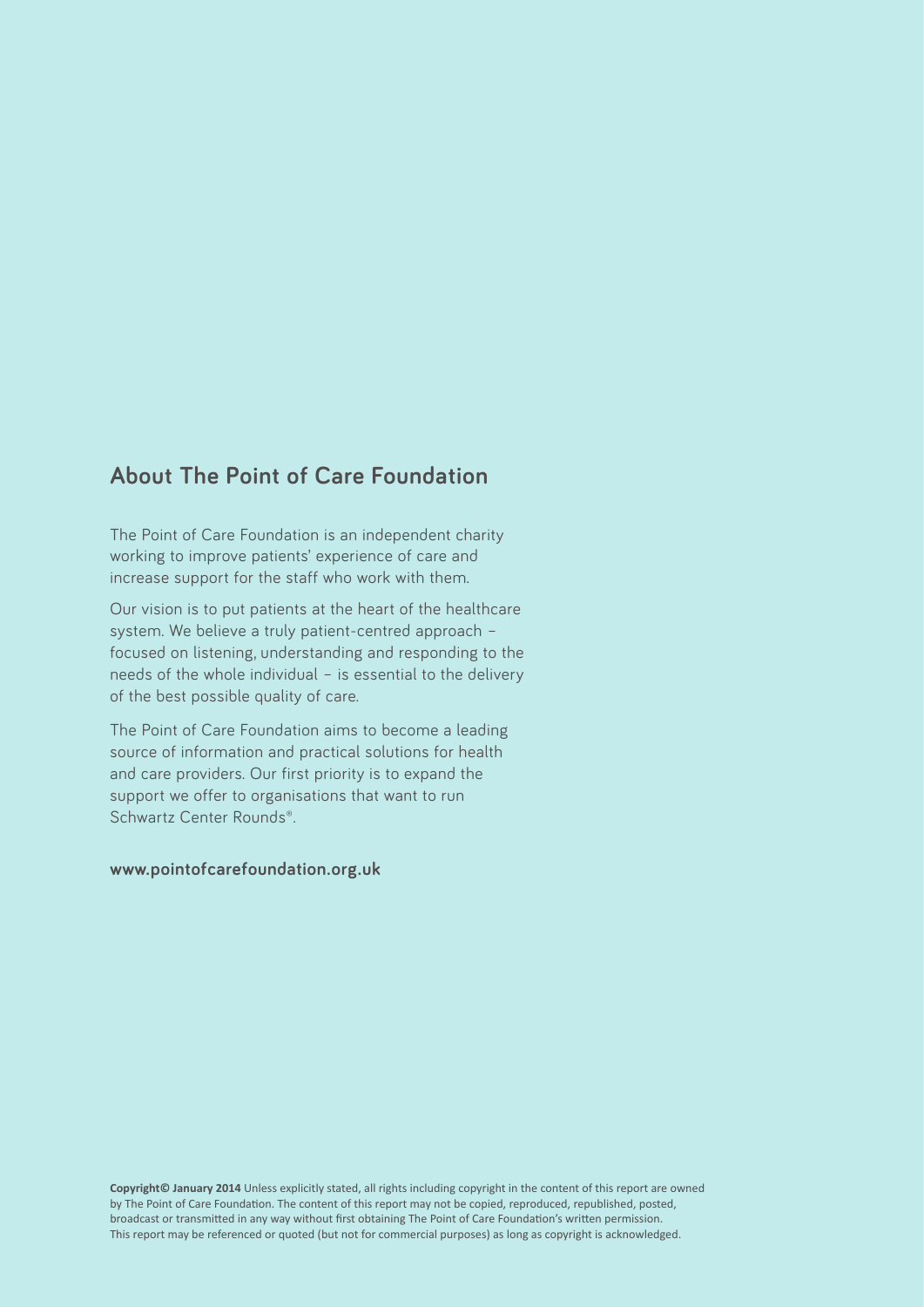# **Contents**

| Introduction                                             | 5  |
|----------------------------------------------------------|----|
| The state of play                                        | 8  |
| Reality not rhetoric:<br>good staff engagement in action | 10 |
| Staff engagement matters:<br>the evidence at a glance    | 12 |
| Whose job is it anyway?                                  | 14 |
| A round-up of good advice                                | 16 |
| Useful resources, references<br>and acknowledgements     | 18 |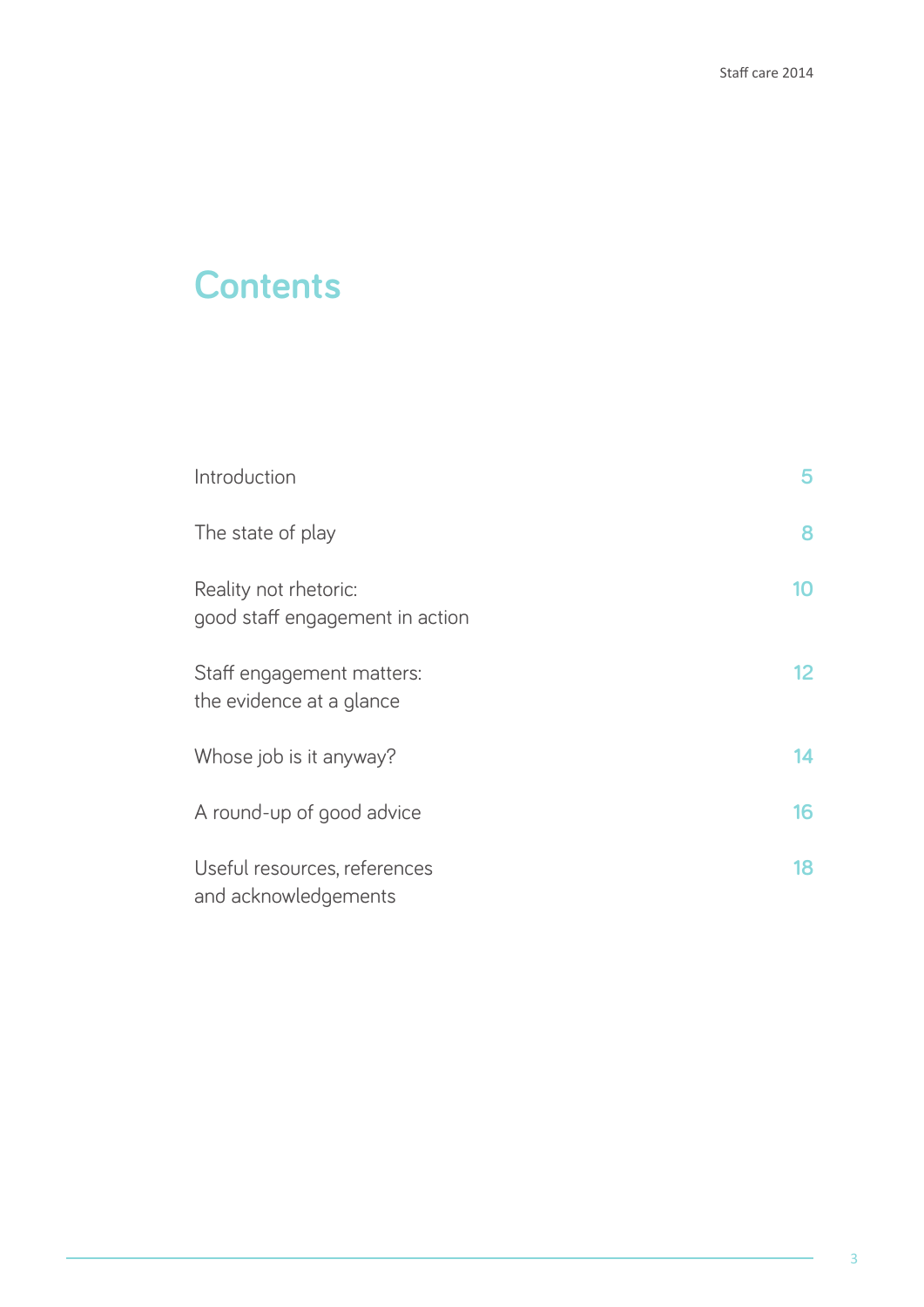# **The advisory group**

#### **dr jocelyn cornwell**

*Chair of the advisory group, Director* The Point of Care Foundation

#### **ian black**

*Chairman* South West Yorkshire Partnership NHS Foundation Trust

#### **professor dame**

**carol black** *Expert Adviser on Health and Work* Department of Health

#### **professor karen bloor**

*Professor of Health Economics and Policy* The University of York

#### **dr steven boorman**

*Chief Medical Officer, PIP Assessments* Capita

#### **spencer colvin**

*Chairman* Luton and Dunstable University Hospital NHS Foundation Trust

#### **jo cubbon**

*Chief Executive* Taunton and Somerset NHS Foundation Trust

## **baroness julia cumberlege cbe**

*Director* Cumberlege Eden & Partners

#### **dr jeremy dawson** *Reader in Health Management* Sheffield University Management School

**miriam deakin** *Head of Policy* Foundation Trust Network

#### **dr allison graham**

*Consultant Physician* Buckinghamshire Healthcare NHS Trust

#### **donna green**

*Chief Operating Officer, Chief Nurse, Deputy Chief Executive* Hampshire Hospitals NHS Foundation Trust

#### **ken hoskisson**

*Chairman* The Walton Centre NHS Foundation Trust

#### **candace imison**

*Acting Director of Policy* The King's Fund

#### **professor jill maben**

*Director* National Nursing Research Unit King's College London

**brendan martin** *Managing Director* Public World

#### **victoria morton**

*Head of Product Development*  Sodexo Healthcare

#### **erin naismith**

*Francis Implementation Team* Department of Health

#### **alan rose**

*Chairman* York Teaching Hospital NHS Foundation Trust

#### **dr caroline shuldham**

*Director of Nursing and Clinical Governance* Royal Brompton & Harefield NHS Foundation Trust

#### **professor steve trenchard**

*Chief Executive* Derbyshire Healthcare NHS Foundation Trust

#### **steven weeks**

*Policy Manager* NHS Employers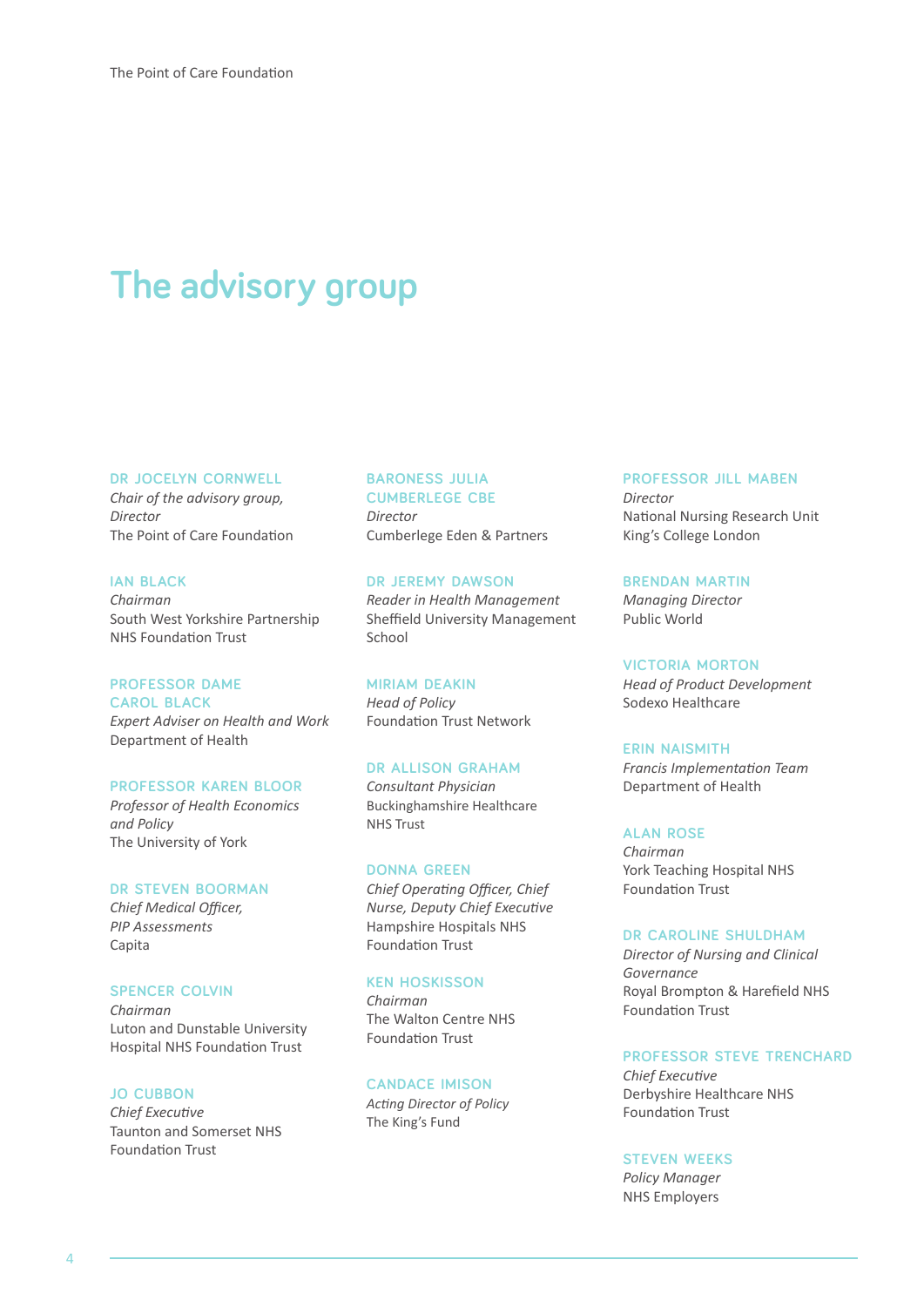

# **Foreword**

The Point of Care Foundation exists to improve the experiences of patients, so it follows that improving the experiences of healthcare staff is a top priority. Research tells us that it's the experiences of healthcare staff that shape patients' experiences of care, for good or ill, not the other way round.

Working in healthcare ought to rank among the best jobs in the world, but far too many healthcare professionals feel overworked, disempowered and unappreciated. Healthcare professionals generally suffer higher rates of stress, depression and burnout than their counterparts in other areas of the public sector. This is not just an NHS problem: the same applies in most advanced societies. In part it is a function of the nature of the work of caring for people. It's also a function of staffing levels and we welcome the attention the NHS is beginning to pay to safe staffing.

But high-quality, patient-centred care depends also on managing staff well, allowing staff to exercise control over their work, listening to what they have to say, involving them in decisions, training and developing them and paying attention to the physical and emotional consequences of caring for patients.

We'd like the NHS to be notable for being not just the largest but the best employer in the country. This report aims to remind people of the evidence that staff engagement, in its widest

sense, matters, that there is substantial room for improvement in the NHS and little cause for complacency. Most importantly we want to offer ideas and inspiration.

The report is intended to be read by chief executives and boards, but we also hope it will inspire and inform everyone who has the important responsibility of supervising, managing and leading groups of staff. The message of the report is that caring about the people who work in healthcare is the key to developing a caring and compassionate health service. More than that, it is the key to finding innovative solutions to the challenges that face the services on which we all depend in these financially straitened times.

#### DR JOCELYN CORNWELL

*Chair of the advisory group Director,* The Point of Care Foundation

> *'It's the experiences of healthcare staff that shape patients' experiences of care, for good or ill, not the other way round.'*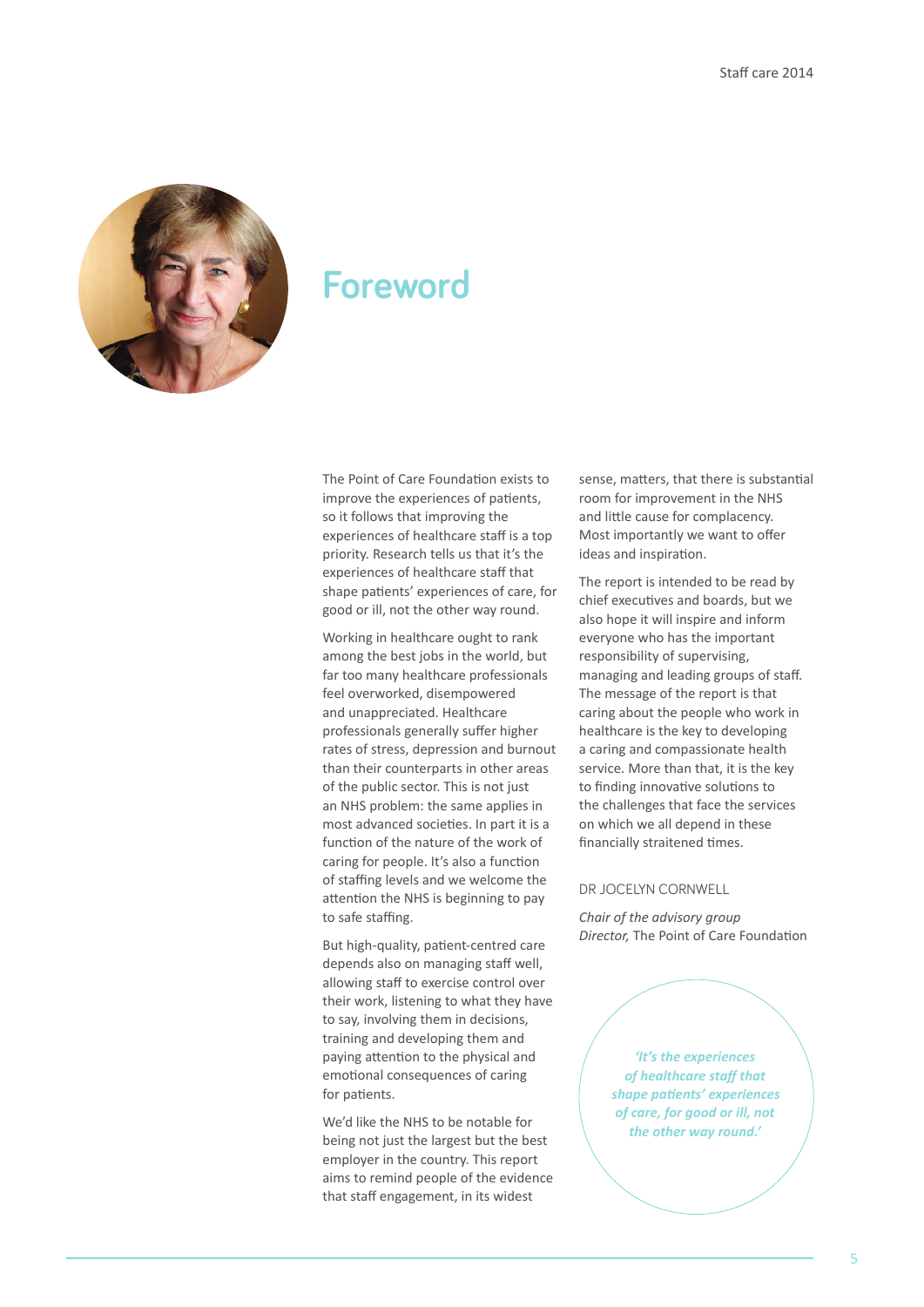# **Staffing, management and morale:**  the need to accelerate change

**2013 was a year in which conversations about the NHS became dominated by questions of culture, compassion and quality. Many column inches have been taken up with discussions around staffing, management and morale, on top of financial pressures, organisational change and high-profile failures of care. But daily life in the NHS in 2013 carried on: 1.7 million people went to work and three million patients a week were treated.**

The Point of Care Foundation aims to transform the experiences of patients and service users. It works to understand what helps and hinders staff in providing highquality care, and to provide the support they need.

Providing care can be frustrating, rewarding and inspiring – often all at the same time. The Point of Care Foundation is interested in the everyday achievements and challenges of everyone working in the NHS, particularly people at the frontline of clinical care. Fundamentally, it is their

1.7m

conversations, emotions and experiences that shape an organisation's culture and the care that patients receive.

In developing this report, the Foundation has drawn on the invaluable insights of our advisory group and sourced a range of case studies. To supplement the research and analysis of existing materials, we undertook a survey in July/August 2013 – to which 52 NHS chief executives responded – to gauge their attitudes to staff engagement and their concerns.

### **people went to work and three million patients a week were treated.**



*'Investing in improving how staff feel is not just a "good thing"; it is nothing less than a necessary condition for a sustainable future as an NHS organisation.'*

> **Ian Black**  Chair, South West Yorkshire Partnership NHS Foundation Trust

# **TIME TO ACT**

This report aims to bridge the divide between conceptual debates about culture and staff engagement and the reality of daily life in the NHS. It puts the case for NHS organisations to make supporting staff a central driver of strategies to improve patient care, productivity and financial performance.

We are interested in the apparent gap in parts of the NHS between knowledge and action, between rhetoric and reality. The relentless pressure on resources and the need to satisfy policy and regulatory requirements are powerful and not always positive influences on day-today life. And change takes time.

This report argues that it is not only necessary to encourage bottom-up change but also possible to accelerate it. This report aims to inspire you, whether you manage a small team or lead an organisation, to take action and make a difference.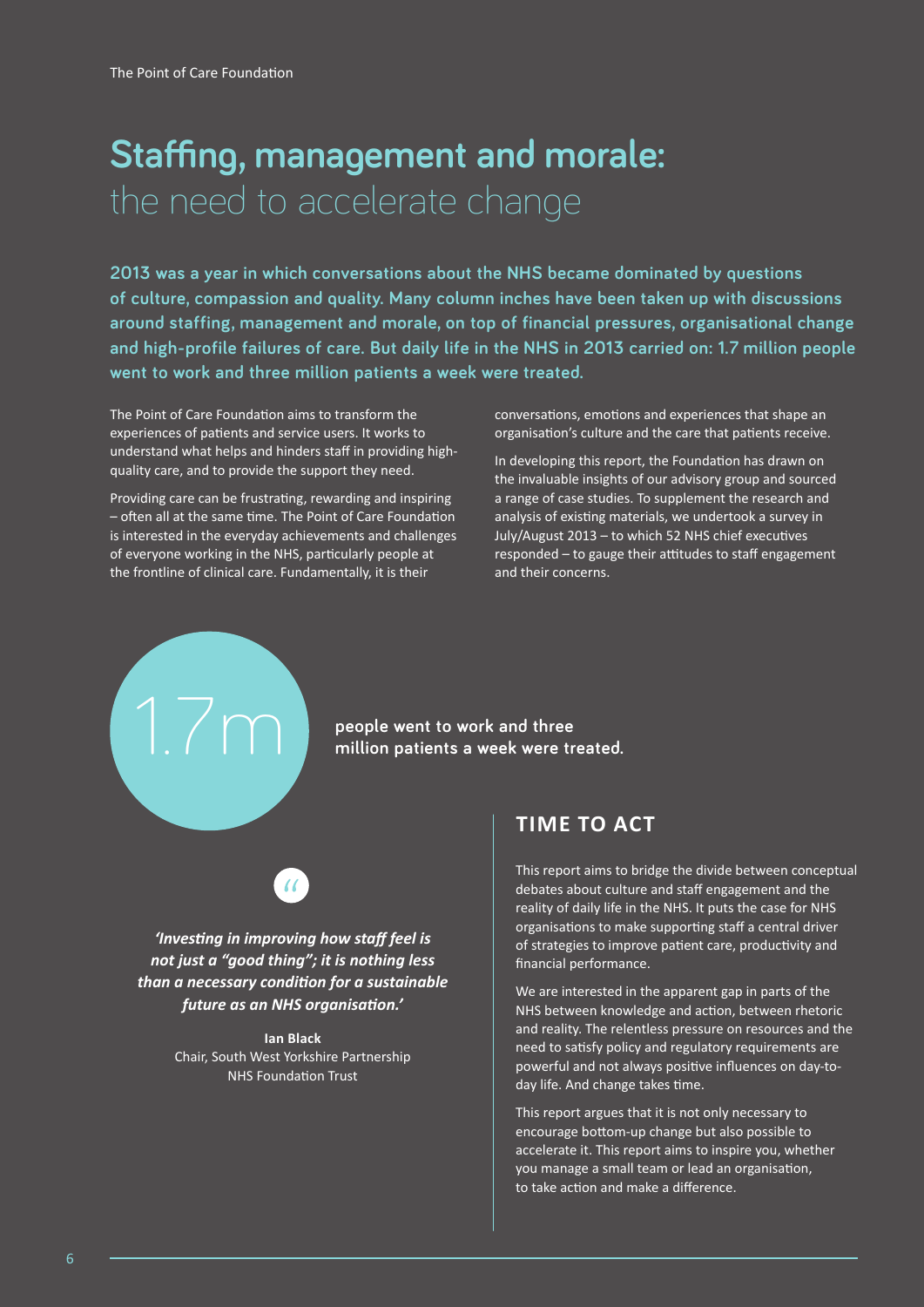# **The jargon and evidence**

There is evidence that the way staff feel – about their jobs, their colleagues and the organisations they work in – has a demonstrable impact on the quality of patient care and on efficiency and financial performance. The shorthand for this is the term 'staff engagement'.

#### **What does staff engagement mean?**

Staff engagement is a broad concept. It is not just about job satisfaction or staff feeling committed. It is not just a management technique to do with listening and involving staff, though good people management is key. It is a two-way process that results in staff feeling engaged with each other and with the organisation for which they work.

The Institute of Employment Studies defines engagement as *"a positive attitude held by the employee towards the organisation and its values. An engaged employee is aware of business context, and works with colleagues to improve performance within the job for the benefit of the organisation. The organisation must work to develop and nurture engagement, which requires a two-way relationship between employer and employee."1*



*'There are three things we know about [employee engagement]: it is measurable; it can be correlated with performance; and it varies from poor to great. Most importantly, employers can do a great deal to impact on people's level of engagement.'*

> **Engage for Success**2 www.engageforsuccess.org

#### **GOOD EXAMPLES AND USEFUL RESOURCES**

There are places all over the NHS where staff feel good about where they work, patients experience excellent care and care is provided efficiently and effectively. This report shares a number of these stories. However, levels of staff engagement remain varied, and poor in places. There is some evidence that this is improving, but the picture is not all positive.

NHS organisations have access to a wealth of data about how staff feel and what they experience, not least from the NHS staff survey. Beyond this report, there is also no shortage of valuable research and useful resources, designed to help understand and tackle the challenge of changing culture and improving staff engagement.





See p8 for an overview of the state of play on staff engagement in the NHS



See p20 for a list of useful resources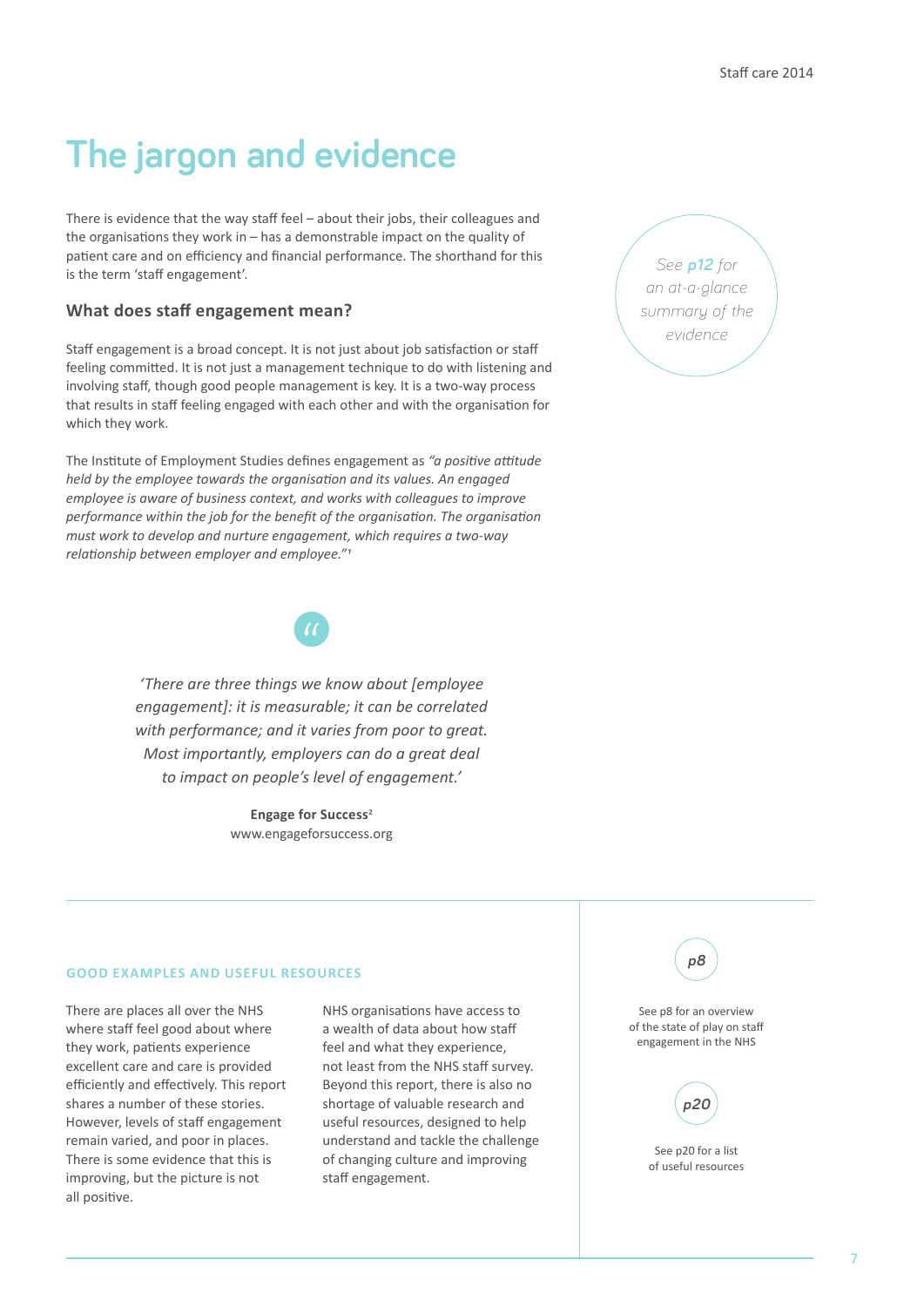# **The state of play**

**The NHS is like a small nation, with a diverse population made up of people from all sorts of backgrounds doing radically different jobs in a huge range of settings and geographies. Yet, like a nation, they have much in common too.**

### **A diverse nation**

Staff engagement has been measured through the annual NHS staff survey since 2009. As you would expect in this diverse NHS nation, aggregated survey findings mask significant variation. In general terms, engagement is higher among managers than frontline clinical staff, and higher in acute specialist trusts than other NHS organisations. Ambulance staff consistently show lower levels of engagement than others. Nevertheless, there are strong themes in the evidence.



### **Improving, but from a low base**

Having fallen year on year since 2009, NHS staff engagement rose very slightly in 2012. The composite score takes account of questions on staff involvement, overall job satisfaction and willingness to recommend the organisation as a place to work.

NHS chief executives appear confident about their focus on staff engagement. In our survey of chief executives, most (70 per cent) believe that staff engagement is generally improving. One in five rate staff engagement as high and 61 per cent acknowledge it as mixed.

Most claim it is a top priority and say they are investing in improving staff engagement. In a survey carried out by the Foundation Trust Network<sup>4</sup>, nearly all trusts (97 per cent) say they have the infrastructure and systems in place to engage effectively with their staff. Nevertheless, the Chartered Institute of Personnel Development reports that engagement levels in the NHS are relatively low<sup>5</sup>. Fewer than a third are actively engaged, according to its index, and only 27 per cent of nurses (compared with 37 per cent of employed people in the UK).

### **Engaged staff? A mixed picture**

Satisfaction is slowly improving, but only two in five feel their work is sufficiently valued. Managers are doing some of the right things, such as appraisals, but most of these are not seen as well-structured (something that is crucial if they are to be a positive contributor to staff engagement).

There are signs of disconnect. Staff are being invited to have their say on what could be improved, but left feeling that their view makes little difference. Levels of stress and presenteeism (where people feel pressure to attend work even though they are unwell) are striking. There appears to be commitment and confidence at the top, but this is not fully reflected in what staff say in surveys.

#### **USEFUL INFORMATION**



of NHS CEOs we asked believe that staff engagement is generally improving



of NHS staff are engaged, according to the Chartered Institute of Personnel Development index



of trusts asked by Foundation Trust Network said they had systems in place to engage effectively with staff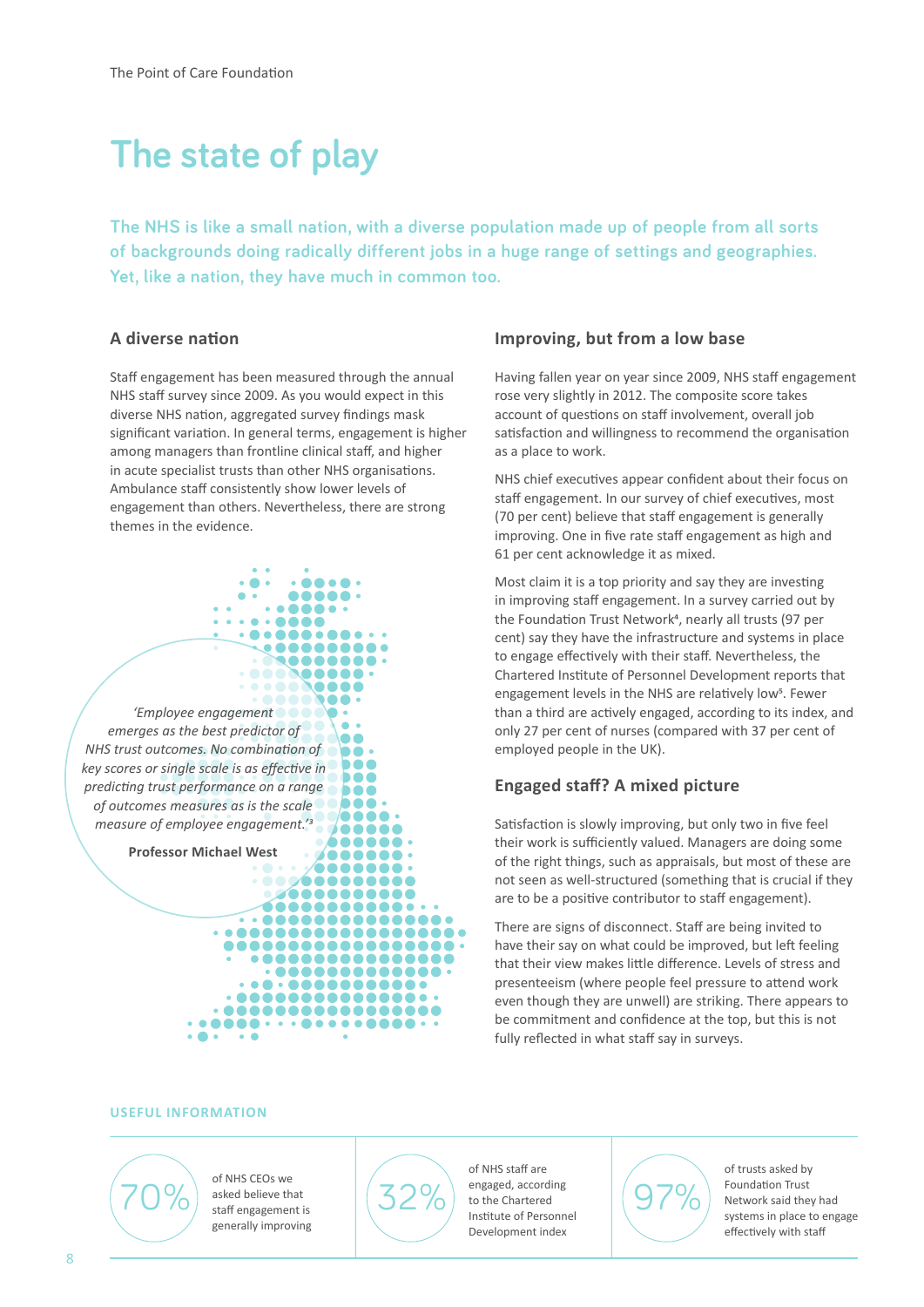# **Aspects of staff engagement:**

what the surveys say

**These are different surveys conducted on different samples for different purposes, but they highlight some themes and contrasts which are instructive.**

| <b>THE VIEW FROM STAFF</b>                                                                                                                                                                                                                                                                                                                                                                                                                                                                                                            | <b>SOME VIEWS FROM THE TOP</b>                                                                                                                                                                                                             |  |
|---------------------------------------------------------------------------------------------------------------------------------------------------------------------------------------------------------------------------------------------------------------------------------------------------------------------------------------------------------------------------------------------------------------------------------------------------------------------------------------------------------------------------------------|--------------------------------------------------------------------------------------------------------------------------------------------------------------------------------------------------------------------------------------------|--|
| <b>STAFF SATISFACTION</b>                                                                                                                                                                                                                                                                                                                                                                                                                                                                                                             |                                                                                                                                                                                                                                            |  |
| 74% are satisfied with their level of responsibility<br>Only 40% are satisfied with how their trust values their work<br>55% would recommend their organisation as a place to work                                                                                                                                                                                                                                                                                                                                                    |                                                                                                                                                                                                                                            |  |
| <b>LINE MANAGEMENT</b>                                                                                                                                                                                                                                                                                                                                                                                                                                                                                                                |                                                                                                                                                                                                                                            |  |
| 55% say they get clear feedback from managers<br>65% are satisfied with the support they get<br>83% had an appraisal; only 36% say it was well structured                                                                                                                                                                                                                                                                                                                                                                             | CEOs identify people management skills as their<br>top concern (a)<br>Every CEO and HR director surveyed says robust<br>appraisal systems are in place (b)                                                                                 |  |
| <b>LISTENING AND INVOLVING</b>                                                                                                                                                                                                                                                                                                                                                                                                                                                                                                        |                                                                                                                                                                                                                                            |  |
| 74% say they are able to make improvement suggestions;<br>only 26% say senior managers act on it<br>Only 35% say communication between senior managers and staff is effective                                                                                                                                                                                                                                                                                                                                                         | 69% of CEOs we surveyed strongly agreed that the<br>level of staff engagement was in their top three<br>priorities as chief executive (a)<br>46% of trusts rely solely on the annual survey to<br>formally canvas staff opinions (b)       |  |
| <b>WALKING THE TALK</b>                                                                                                                                                                                                                                                                                                                                                                                                                                                                                                               |                                                                                                                                                                                                                                            |  |
| 62% say care of patients and service users is their organisation's top priority<br>86% feel encouraged to report errors, near misses and incidents<br>BUT the CIPD found something different: fewer than six in ten say they feel confident<br>about raising concerns; a quarter of doctors and a third of nurses had felt excessive<br>pressure to behave in ways counter to patient care in the past two years (d)                                                                                                                  | 95% of CEOs surveyed believe that most<br>departments in their trusts are fully focused on<br>quality of patient care (a)<br>86% of CEOs surveyed are confident that staff are<br>able to raise concerns about quality of patient care (a) |  |
| <b>HEALTH AND WELLBEING</b>                                                                                                                                                                                                                                                                                                                                                                                                                                                                                                           |                                                                                                                                                                                                                                            |  |
| 38% say they had felt unwell as a result of work-related stress in the previous year.<br>Among nurses, the figure is higher at 55% (c)<br>69% say they had attended work in the previous three months despite not feeling well<br>55% say their manager takes a positive interest in their health and wellbeing<br>30% say they experienced bullying, harassment and abuse from patients, their<br>relatives or the public in the previous year<br>Among nurses, one in five had experienced bullying from a manager or colleague (c) | CEOs place evidence of poor behaviours and<br>practices and levels of work-related stress in their<br>top three concerns (a)                                                                                                               |  |

**survey sources:** NHS staff survey, 2012 *Findings are from this survey except where stated*

(a) Point of Care Foundation survey of NHS Chief Executives, 2013

- (b) Realising the benefits of employee engagement, survey of CEOs by Unipart and Foundation Trust Network, 20134
- (c) Survey of Royal College of Nursing members, September 20136
- (d) Employee Outlook, Chartered Institute of Personnel Development, Autumn 20135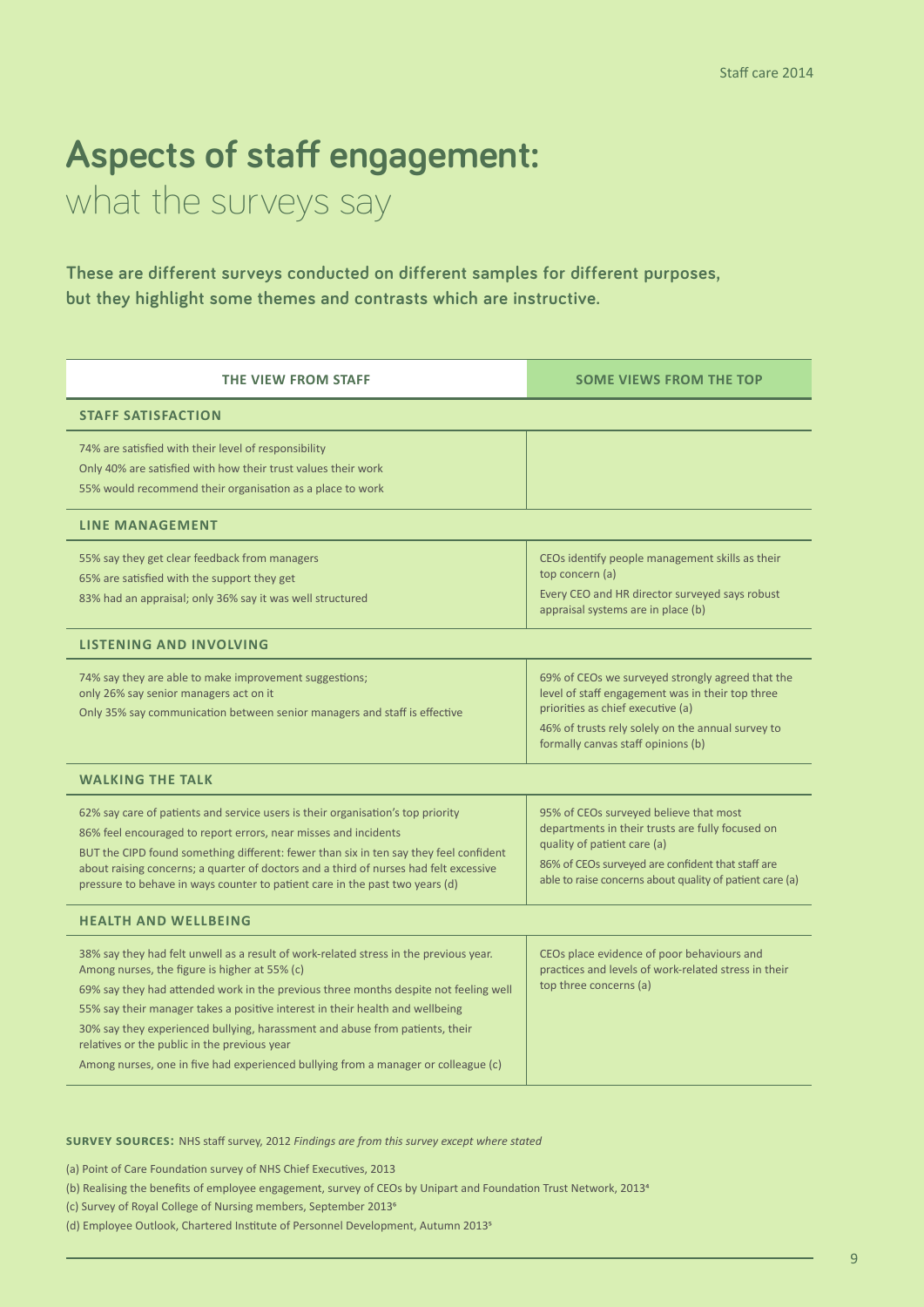# **Reality not rhetoric:**  good staff engagement in action

**Engage for Success, a voluntary movement inspired by the Macleod Report, promotes**  staff engagement as a better way to work. It has identified four 'enablers'<sup>2</sup> of good staff **engagement – each of which are illustrated by the examples in this section.** 

#### **A STRONG STRATEGIC NARRATIVE AND VISIBLE, EMPOWERING LEADERSHIP**

### **Work Well the Walton Way**

Staff, unions and management at The Walton Centre NHS FT have together made the health, wellbeing and engagement of staff central to improving patient care and patient experience. The initiative Work Well the Walton Way is truly embedded in daily life. It is reflected in staff summits, executive walkabouts, awards schemes, a staff-led improvement programme, volunteer-led sports programmes and easier access to occupational health services.

In early 2010, The Walton had high and rising sickness absence, and average or below average staff and patient survey results. In 2013, absenteeism is reduced, survey results have improved, more staff receive appraisals, there are fewer complaints and incidents and productivity (patient flow through the trust) has improved.

#### **MANAGERS WHO ARE ENGAGING AND FOCUSED ON INDIVIDUALS**

### **Sodexo CARES**

Sodexo provides non-clinical services to 20 NHS trusts and is working to embed a customer service and patientcentred philosophy in all hiring, training and team management activities. Everyone, from team leaders to hospital porters and cleaners, participates in an empathy and awareness programme to understand their impact on patient experience and how they can show the Sodexo CARES behaviours (Compassion, Accountability, Respect, Enthusiasm and Service) daily in their roles.

Managers at every level are encouraged to consistently engage their teams using a set of tools covering communication, recognition, appraisals, learning and direction. One simple tool is the regular team huddle to share CARES stories, introduce new team members and exchange ideas.<sup>7</sup>



*'The key is having a strategy that is owned by staff and embedded within the organisation. Work Well the Walton Way will outlive any executive changes we go through as it's got its own momentum.'*

**Ken Hoskisson**  Chair, The Walton Centre NHS Foundation Trust

*'Focusing our management energy on supporting people to demonstrate the CARES behaviours is fundamental to our services. At its core are simple management practices, delivered consistently.'* 

> **Victoria Morton** Head of Product Development, Sodexo Healthcare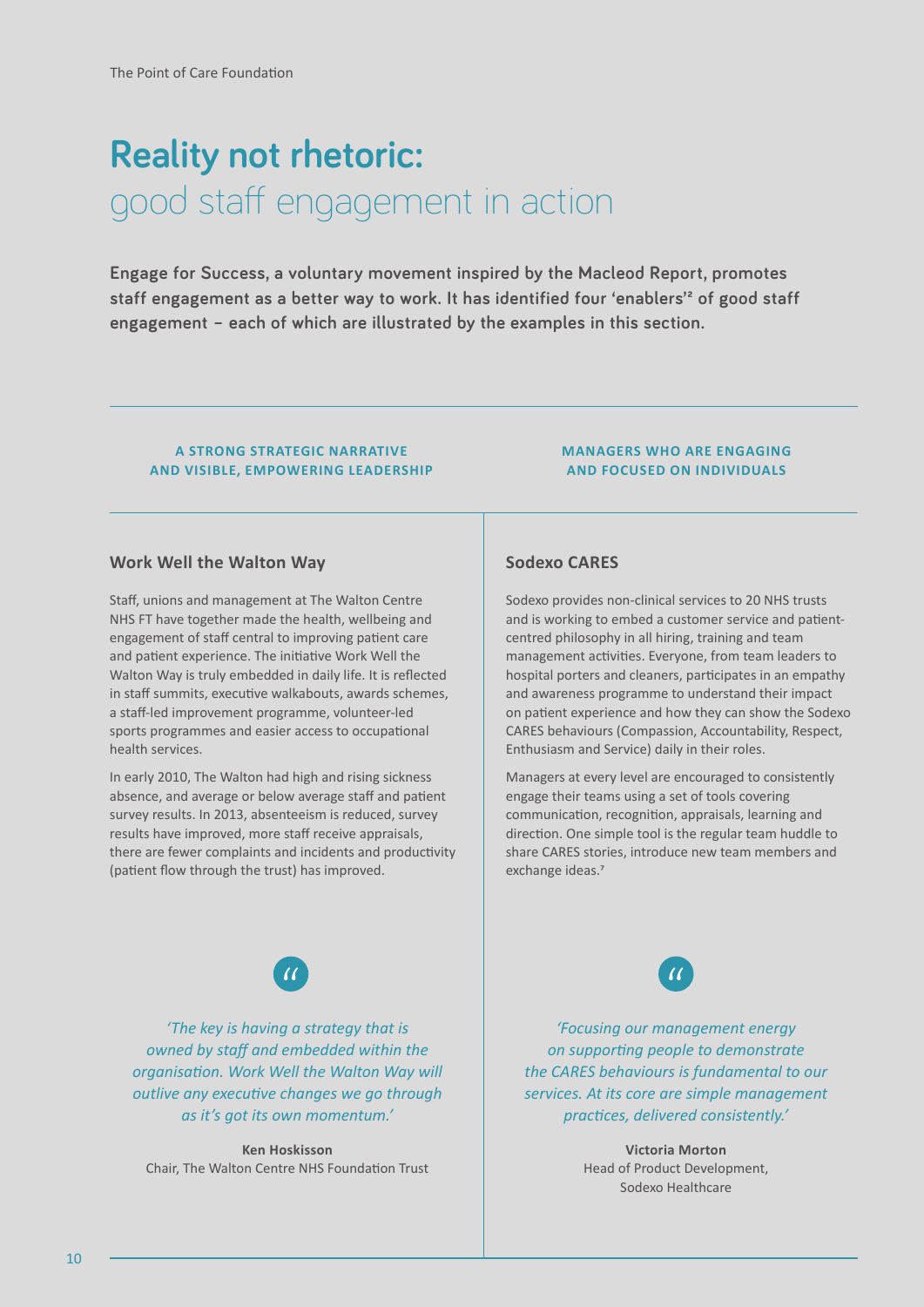

#### **EMPLOYEE VOICE THROUGHOUT THE ORGANISATION**

#### **ORGANISATIONAL INTEGRITY**

### **Staff input and continuous feedback**

Improving paediatric asthma care became a necessity at Walsall Healthcare NHS Trust when a child died from asthma in 2011. While a major review involving everyone from GPs to schools made slow progress, the paediatric team decided to focus on what they could control.

Reviewing feedback from both patients and staff was the starting point. One problem was inconsistent care. The team took the complex and little-used documentation to support the clinical pathway and started to redesign it. Each iteration was informed by staff feedback, captured on a graffiti board and through a brief questionnaire.

Patient information was another issue. Staff have created a simple patient journey map and give patients their own plan, called My Asthma Plan, at discharge to help with selfmanagement. Staff are motivated and enthusiastic because it is they who have made the difference.

### **Values-based recruitment**

Derbyshire Healthcare NHS Foundation Trust has made a culture of compassionate care and a stronger sense of belonging among staff an integral part of its quality and safety strategy.

Having embedded values into appraisals, assessing values, attitudes and behaviour is now a pivotal part of recruitment. This is achieved through a questionnaire devised by independent occupational psychologists, an assessment centre involving patients and carers and a sixmonth post-probation assessment. Benefits have included lower recruitment costs, reduced staff turnover and fewer patient complaints, as well as the 2013 Healthcare People Management Association award for innovation in Human Resources. Plans to evaluate the programme are currently under way.



*'It was a lightbulb moment. We realised we didn't need something enormous to change the world, it was all about the little things.'*

**Emma Hughes**  Senior Sister, Paediatric Assessment Unit, Walsall Healthcare NHS Trust



*'I have experienced the values-based assessment centre. It helped to clarify the values and behaviour expected of me as a leader and of all staff. It confirmed my impression that the trust was serious about recruiting the best staff with the right attitudes and approach.'*

> **Professor Steve Trenchard** Chief Executive, Derbyshire Healthcare NHS Foundation Trust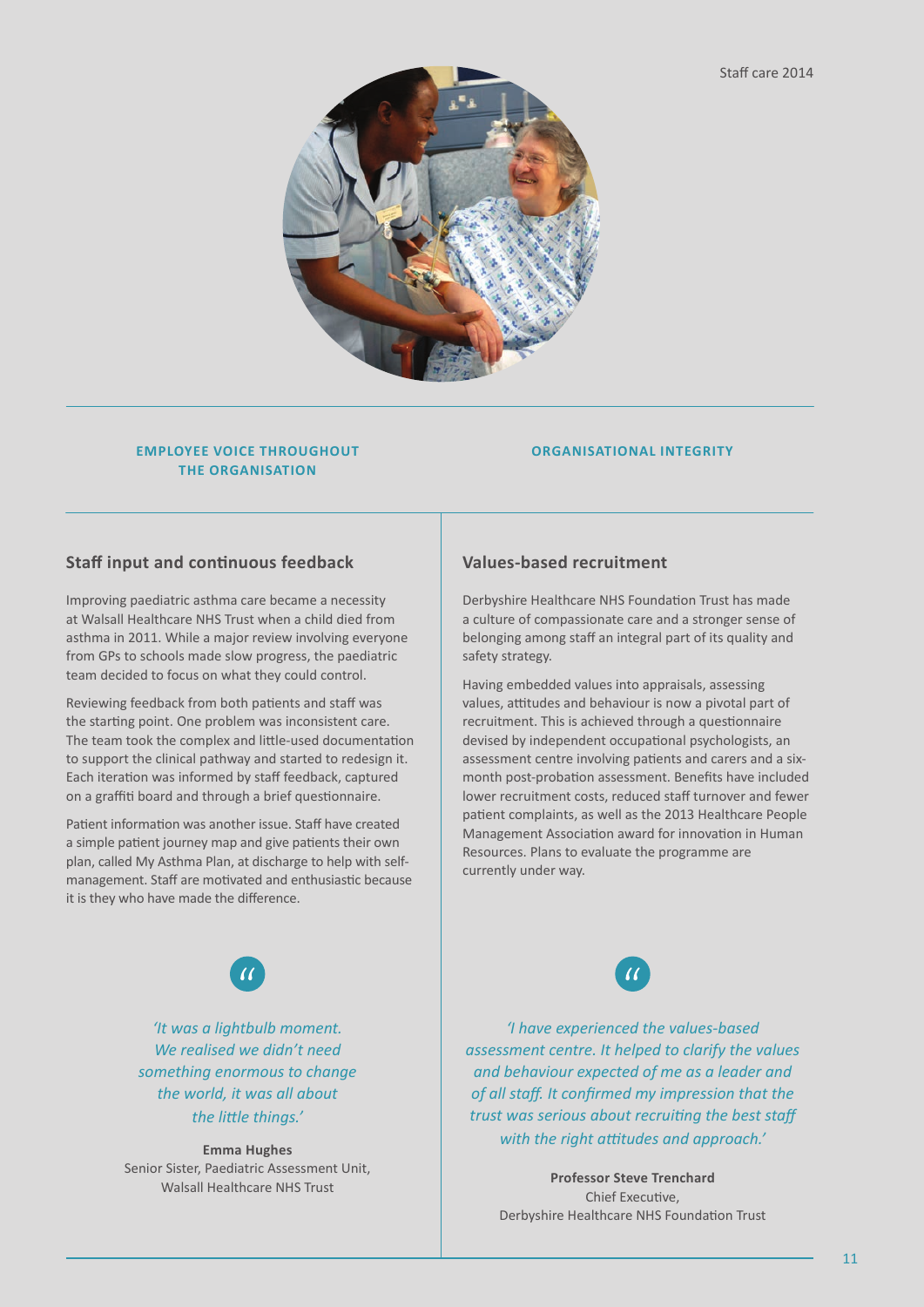# **Staff engagement matters:**  the evidence at a glance

**Staff engagement is a function of good management and teamwork, staff satisfaction and staff health and wellbeing. These are, in turn, related to a number of aspects of clinical quality, patient experience and productivity and costs. Staff wellbeing, for example, is an important antecedent of patient care performance.**

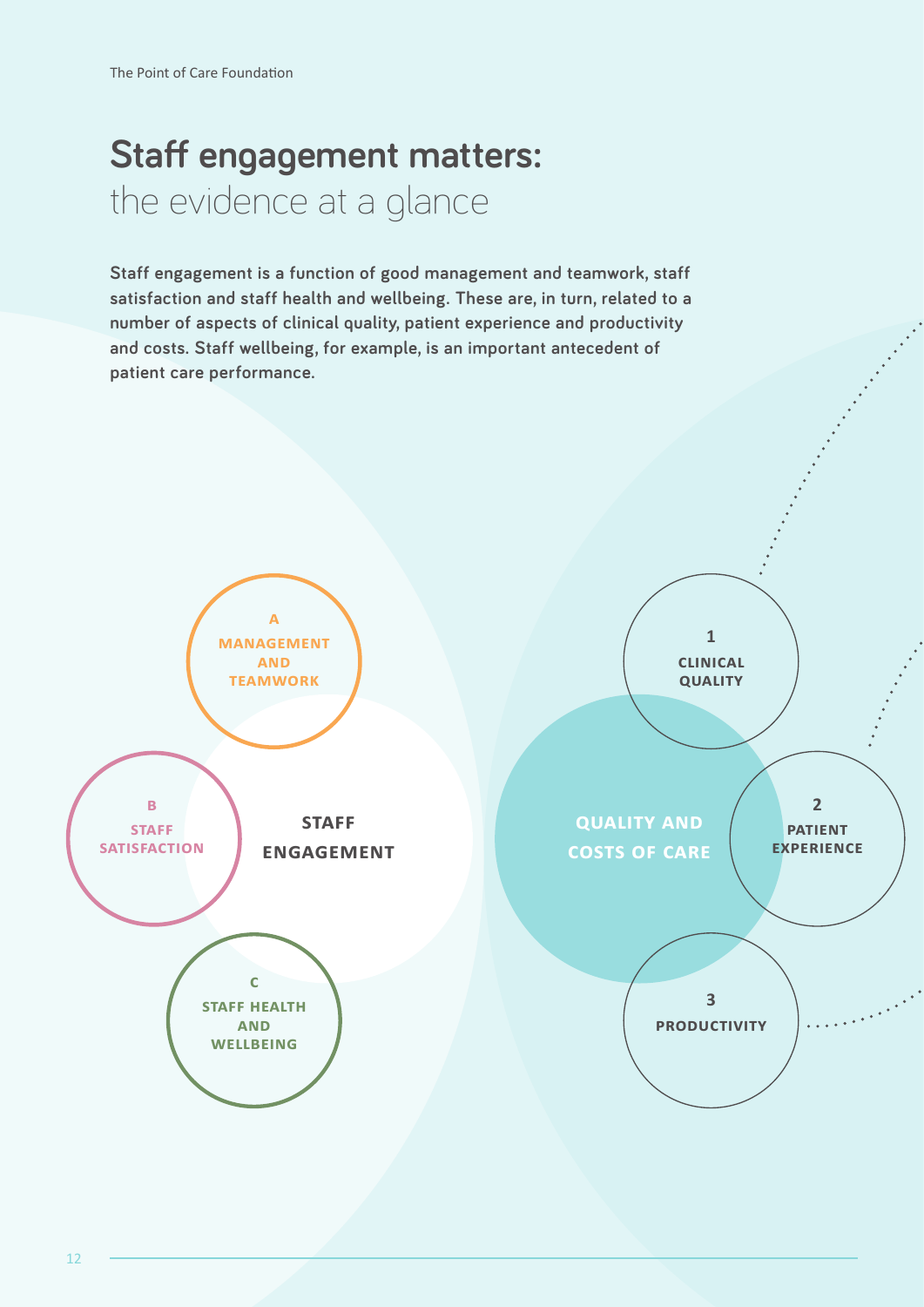**The following highlights are extracted from a substantial body of research that has established strong associations between aspects of staff engagement and indicators of the quality and costs of care.**

#### **Clinical quality and... 1**

#### **a good management and teamwork**

Mortality rates could be reduced by almost eight per cent by improving HR systems alone.<sup>8</sup>

A five per cent increase in staff working in real teams is associated with a 3.3 per cent drop in the mortality rate (around 40 deaths a year in an average acute hospital).9

#### **b staff satisfaction**

The link between staff satisfaction and mortality rates held true for both non-clinical and clinical staff, with the strongest correlation among nursing staff.10

Staff satisfaction is related to hospitalacquired infection rates.<sup>11</sup>

#### **c staff health and wellbeing**

Stress and burnout are more frequent in the healthcare sector than elsewhere12 and are detrimental to the ability of staff to provide highquality care.<sup>13</sup>

Presenteeism, where staff feel pressure to attend work even though they are unwell, has a knock-on effect for patient care.14 15

#### **Patient experience and...**

#### **b staff satisfaction**

**2**

Trusts with high levels of unsatisfied staff and staff who intended to leave their jobs had lower levels of patient satisfaction, and vice versa.<sup>14</sup>

'Staff feedback [is] associated with patient-reported experience… and the consistent direction of the findings is indicative of [causality.]'16

#### **c staff health and wellbeing**

Patient satisfaction rates were consistently higher in trusts with better rates of staff health and wellbeing, as measured by injury rates, stress levels, job satisfaction and turnover intentions.<sup>11</sup>

Individual staff wellbeing is best seen as an antecedent rather than as a consequence of patient care performance.<sup>13</sup>

# Key facts

#### **beyond the nhs**

Securing high levels of employee engagement is the top workforce priority for UK businesses, above even containing labour costs.<sup>21</sup>

94%

of the world's most admired companies believe that their efforts to engage their employees have created a competitive advantage.<sup>22</sup>

felt the same way.<sup>23</sup>

of engaged employees in the public sector felt they could impact public service delivery positively. Only 29 per cent of the disengaged 78%

**Productivity and… 3**

#### **staff engagement overall**

High staff engagement is associated with significantly lower levels of absenteeism<sup>17</sup>. Approximately 30 per cent of sickness absence in the NHS is due to stress.<sup>18</sup>

Employers spend in the region of nine or ten per cent of their annual paybill managing the direct and indirect consequences of sickness absence.<sup>19</sup>

The NHS could release as many as 3.4m additional available working days each year if it reduced current rates of sickness absence by a third – a potential saving of £555m.11 The number of staff who intend to leave is significantly related to the proportion of staff costs spent on agency staff.<sup>20</sup>

Turnover rates are approximately 0.6 per cent lower in trusts that have a one standard deviation higher engagement score. That's a potential saving of around £150,000 in salary costs for an average acute trust.17

Replacing employees who leave can cost up to 150 per cent of the departing employee's salary. Disengaged staff are four times more likely to leave the organisation than the average employee.<sup>24</sup>

**www.engageforsuccess.org**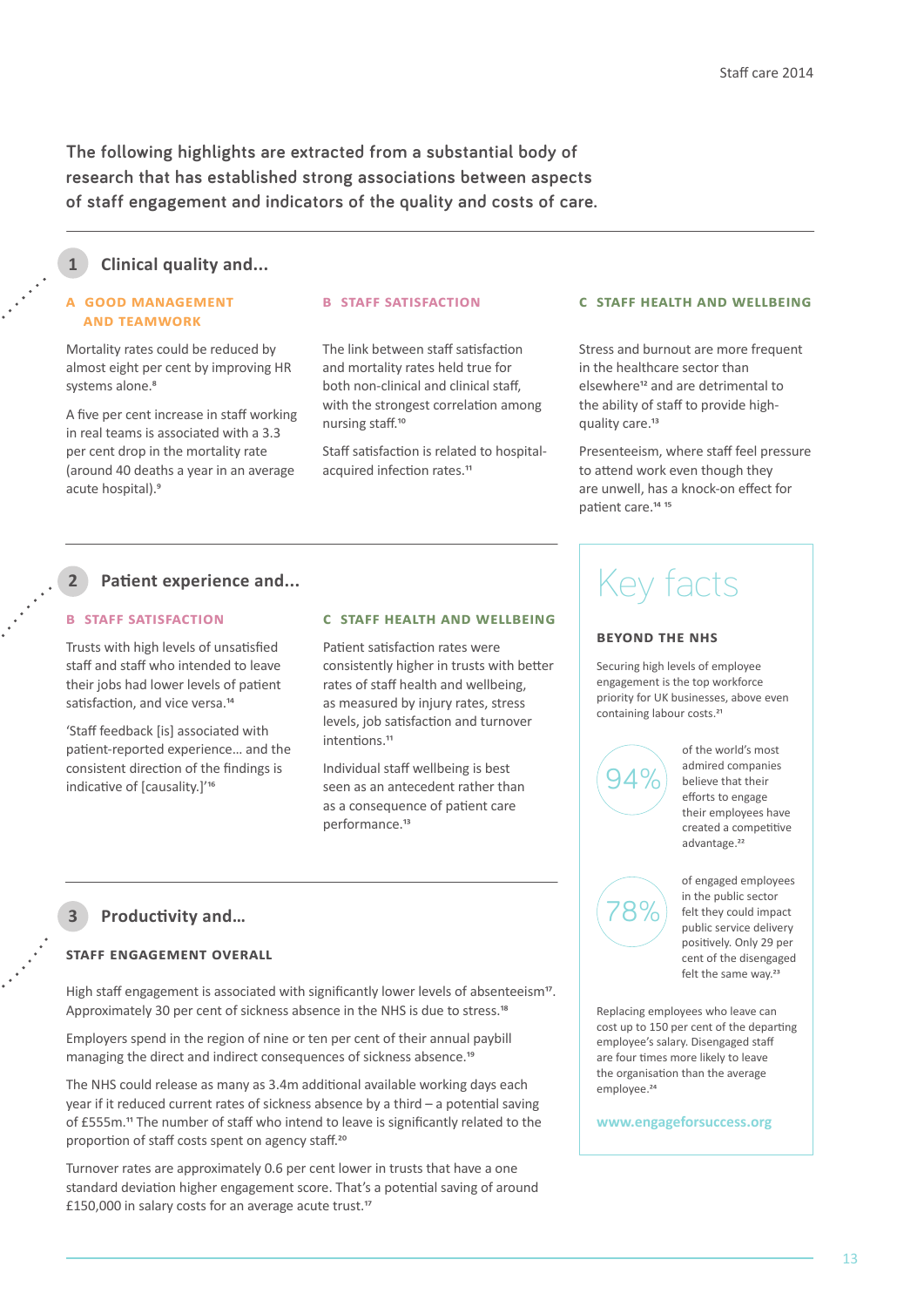The Point of Care Foundation

# **Whose job is it anyway?**

**Leaders and managers have significant responsibility for organisational culture, the experiences of staff at work and how engaged staff feel with the organisation. However, this responsibility does not solely fall on those with the words director or manager in their job titles.**



Culture is influenced by the words, actions and behaviours of those at the top of an organisation. But it cannot be shaped in a formal, linear or controlled way. It is just as much shaped by the gossip, the anecdotes, the jokes that people share – and by a variety of people who are influential by virtue of their relationships with others rather than their formal position in the hierarchy.

### **The distinctive responsibilities of leaders and managers**

**NHS organisations are subject to a huge range of competing demands and external pressures.25 The job of leaders and managers is to reconcile these in a transparent way, and to lead by example.** 

# Leading by example: Oxleas NHS FT

operates according to the principle that the trust shouldn't do anything it can't justify to staff. The induction of new staff is led by the CEO and executive directors. Staff complaints are treated with the same importance as patient complaints.

Second, a head of partnership engagement (the staff-side chair but also acting as an advocate for all staff) has open access to HR and senior management and reports directly to the CEO. This person plays a critical role in running focus groups with staff, walking the floors with senior managers, supporting service change and feeding issues back to the trust's board. The management commitment is to be prepared to respond and act on what it hears.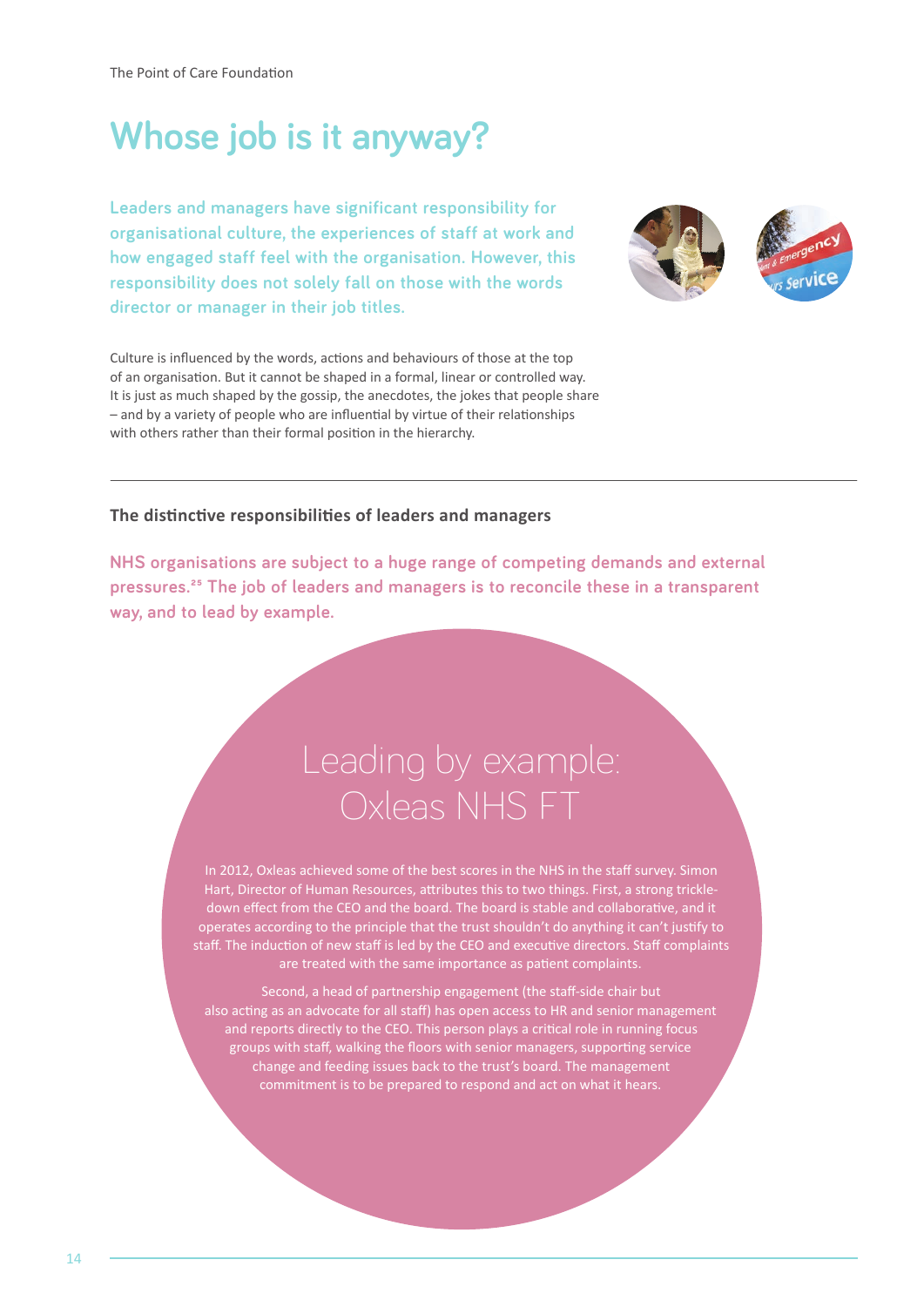#### **A manager by any other name**

# **It is interesting that only three per cent of those who work in the NHS are officially classed as managers or senior managers.26**

In fact, if a manager is simply someone who has responsibility for managing people, more than 30 per cent of hospital staff are 'managers'. These include team leaders, supervisors and consultants. People who combine managerial responsibilities with other clinical duties outnumber 'pure' managers four to one. Many of these may not see themselves as managers and may not have had much training in managing people.<sup>27</sup>

What matters is not so much that such people start to define themselves as 'managers' but that they recognise – and are supported in – their role of motivating and involving the people they work with.

**Allison Graham** Consultant, Buckinghamshire Healthcare NHS Trust

*"Clinicians, especially senior ones, sometimes get a bad name for appearing resistant to change. In fact, we know the internal environment and our specialty better than anyone, including what could work better, how best to make change happen and who needs to be involved. We also often know more of the history when there is high turnover at executive level.*

*"My experience is that things work best when managers and clinicians collaborate – and have some freedom – to enable a ward to work both for staff and patients. Creating opportunities for the teams around patients to get together and reflect on how they work, particularly when the trust is facing challenging circumstances, is also really effective in creating a sense of community and shared purpose."* 

### **A collaborative effort**

# **There is much that managers can do, but how individual staff and teams respond is also crucial.**

The evidence says that being part of a team and the way that team members work together is a powerful influence on how staff feel and how they perform. Improving staff engagement, and reaping the benefits both for patients and for the organisation, has to be a collaborative effort between managers and staff, between clinicians and managers and between team members.

**Public World Cubbon** Chief Executive, Taunton and Somerset NHS FT **Source Contains the Cubbon** Chief Executive, Taunton and Somerset NHS FT

*"To those who say staff engagement can't be a top priority when money is so tight, my response is that engaging staff is not an add-on or an extra expense; it is a fundamental part of how you operate as a hospital. And when staff believe they have the power to change things, they create the time to make it happen.* 

*"My job has been to get a 'just do it' message out to staff. Giving people the freedom to act can be both scary and extremely liberating, and we have to be brave in allowing people to make mistakes along the way without fear of blame."*



*'Raising issues about poor care or bullying is intimidating. We need to simplify the processes and get back to the basics of common sense and common courtesy. It takes more than the CEO saying the right things to change a blame culture.'*

> **Helene Donnelly** Mid Staffs whistleblower and Ambassador for Cultural Change

*'Giving staff responsibility – and authority – to fix problems is still countercultural in parts of the NHS. There are real barriers and real risks, so it takes courage on the part of both managers and staff.'*

> **Brendan Martin**  Managing Director,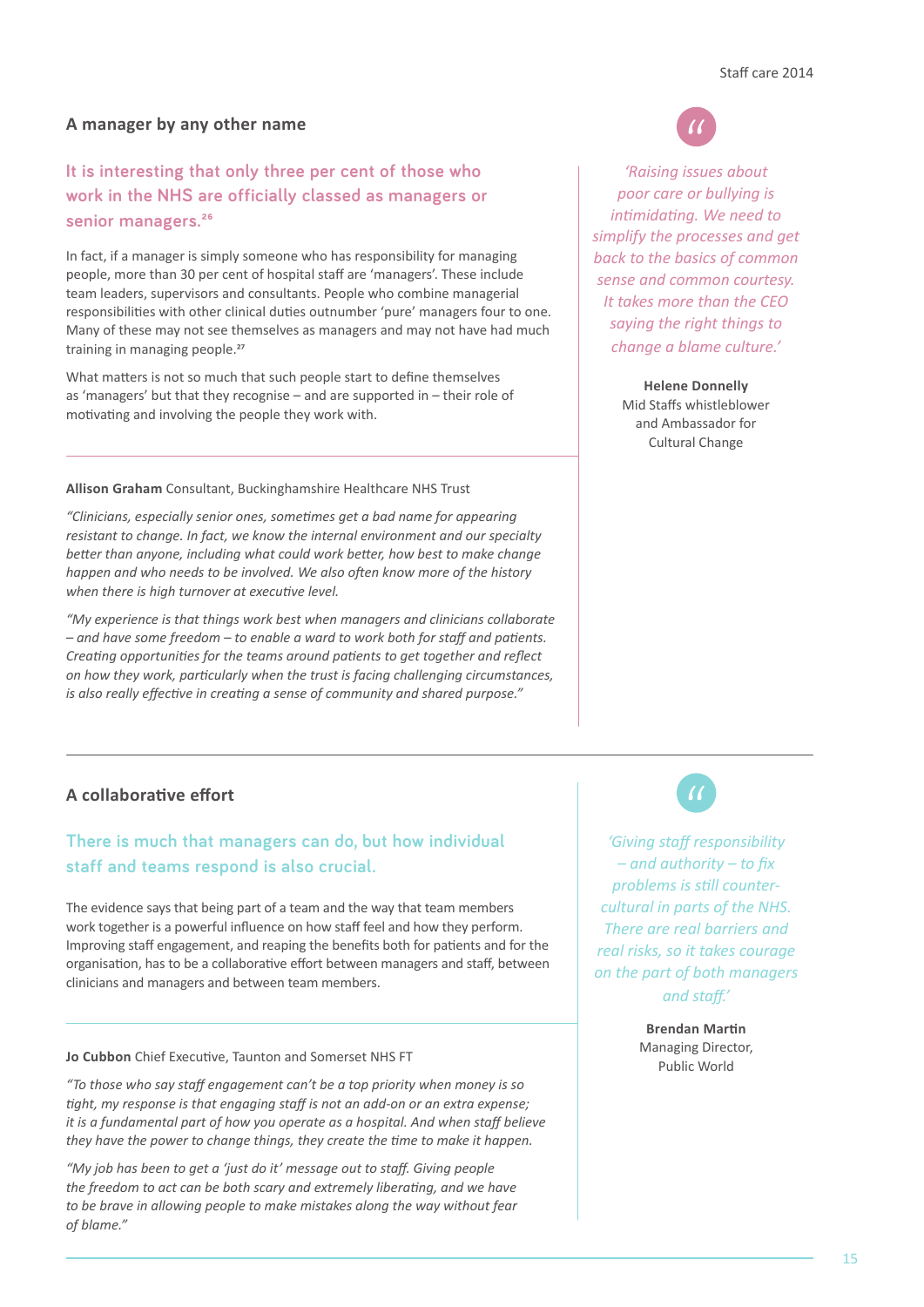# **A round-up of good advice**

**This report puts the case for NHS organisations to make supporting staff a central driver of strategies to improve patient care, productivity and financial performance.** 

We asked our advisory group to share what they have learnt and observed about creating and sustaining organisations in which people "think and act in a positive way about the work they do, the people they work with and the organisation that they work in". They emphasised that there is no simple prescription for good staff engagement, though there is evidence (from sources including West, Dawson, Maben, Robinson and Dixon-Woods) that some things do work.

These include:

- Giving all staff well-structured appraisals, and ongoing training and support for personal and career development.
- Training line managers in people management skills.
- Having well-defined teams that regularly review how they are doing and get to know each other.
- Creating space for staff to reflect on patient care challenges.
- Setting coherent goals for quality and safety, from board to ward.
- Articulating values and showing how they translate into behaviour.
- Acting on staff feedback and letting staff make the improvements they identify.
- Using hard and soft intelligence about staff experience and morale to seek out problems and target support for solving them.

*See p18 for references and useful resources*

*'There is no step-by-step manual for staff engagement. You have to work in partnership with staff to figure out what works for your organisation.'*

**Donna Green** COO/Chief Nurse/Deputy CEO, Hampshire Hospitals NHS Foundation Trust

#### **1. a good approach is to try out small changes rather than go for a one-off 'transformational' push**

# **Clinicians and managers collaborating to 'sweat the small stuff'**

DA Buchanan<sup>27</sup> studied a small-scale initiative designed to address 'annoying' problems in an acute hospital. What he found was the potential to generate savings, increase morale, improve quality of patient care, and strengthen clinical– managerial relationships.

The gastroenterology team was invited to identify small problems that affected patient care. With a commitment to get those issues addressed within five days, a three-person team sorted out fixes quickly and at minimal cost. For example, they purchased a scanner for £89, saving 30 minutes a day of manual data entry. They created simple patient pathway maps to help appointments staff book patients into the right clinics, which reduced wasted consultant time by 420 hours a year. And they got coding requests resolved, allowing income to be generated.

Not only did these fixes relieve staff irritation, they also addressed patient safety issues, reduced waiting times and cut down on unnecessary hospital visits by patients.



**consultant time saved by booking patients into the right clinics**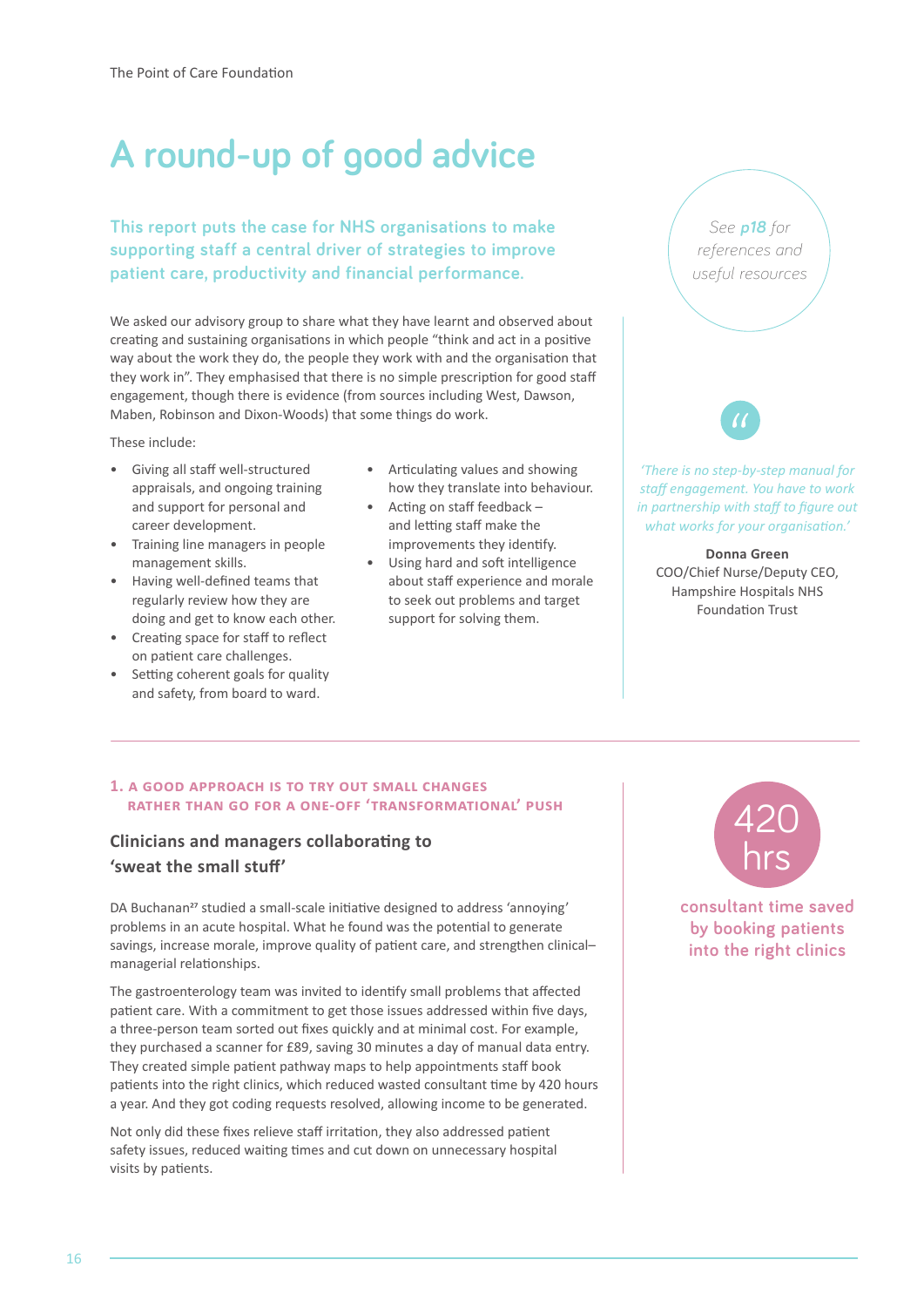











#### **2. you have to let people take responsibility for solving problems, offer targeted support and remove obstacles.**

# *'You need to light fires inside people not under people'*  **South Tees Hospitals NHS FT**

Sustaining a culture where people 'support, respect and value each other' is something that Professor Tricia Hart describes as a constant challenge, a journey which has been ongoing for 20 years at South Tees. One of the trust's tried and tested techniques is an approach to providing targeted organisational development support to teams in difficulty; teams where a variety of hard and soft intelligence suggests patient care may be at risk.

One ward that went through this process emerged in 2013 to win the trust's Nightingale Award. In 2009, 93 per cent of staff said they did not believe that the care on the ward was of a suitable standard for their relatives. By 2013, the turnaround was complete: 97 per cent of staff agreed that care would be good enough for their relatives.

*'The thing that made this ward stand out as being different from the other nominations was that it demonstrated one of the key elements of the Francis Report, which has been so topical this year; that of changing culture. This ward has gone on a journey which has developed it into a centre of excellence.'*

**Lynne Paterson**  Nurse Consultant and Nightingale Awards panel judge

#### **3. healthcare is a difficult job, and it's important to acknowledge this. Your people need space to reflect together and talk about their work.**

### **Creating space to reflect: Schwartz Rounds® in action**

Schwartz Rounds® are a simple but powerful tool: monthly one-hour meetings in which staff come together to talk about the emotional and social challenges of caring for patients. The meetings start with a group of staff telling a patient story and involve anything from 20 to 120 staff from all disciplines reflecting on what they have heard. They are facilitated according to clear ground rules to protect confidentiality and maintain the focus on reflection rather than giving advice or problem solving. More than 20 trusts and nine hospices are currently running these Rounds. The evidence base<sup>28</sup> <sup>29</sup> is growing that Rounds are a valuable source of support, which translates into benefits for patients and team working, as well as having the potential to effect cultural change.



*'Tools to support staff through stressful situations are few and far between, yet we know it stands to reason that staff who feel looked after give better, more compassionate care to patients.'*

**Dr Sean Elyan**  Medical Director, Gloucestershire Hospitals NHS FT

*'Our philosophy, backed up by evidence, is simple: patient-centred organisations pay attention to their staff. We hope this report inspires you to take action.'* 

**Jocelyn Cornwell** Director, The Point of Care Foundation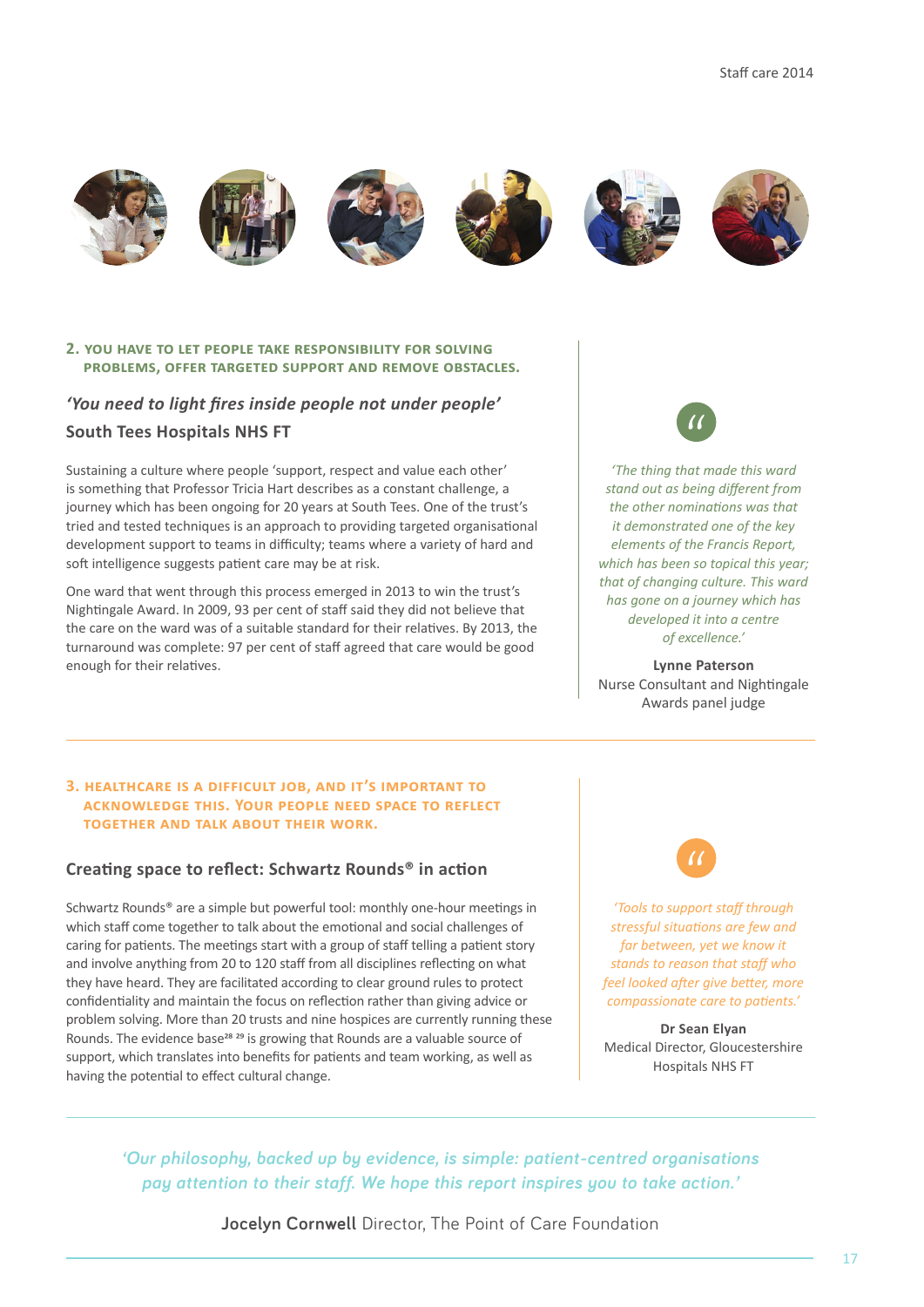# **References**

- 1. Robinson D, Perryman S, and Hayday S. (2004). *The Drivers of Employee Engagement*. Report 408. Institute for Employment Studies. [http://www.wellbeing4business.co.uk/](http://www.wellbeing4business.co.uk/docs/Article%20-%20Engagement%20research.pdf) docs/Article%20-%20Engagement%20 research.pdf
- 2. Macleod D and Clarke N. (2009). *Engaging for Success: enhancing performance through employee engagement*. http://www.bis.gov.uk/files/file52215.pdf
- 3. West M. (2012). Submission to the Employee Engagement Task Force "Nailing the evidence" workgroup, Engage for Success. http://www.engageforsuccess.org/wp[content/uploads/2012/09/The-Evidence.](http://www.engageforsuccess.org/wp-content/uploads/2012/09/The-Evidence.pdf) pdf
- 4. Foundation Trust Network in partnership with Unipart Expert Practices. (2013). *Realising the benefits of employee engagement*. [http://www.foundationtrustnetwork.org/](http://www.foundationtrustnetwork.org/resource-library/realising-the-benefits-of-employee-engagement/employee-engagement.pdf) resource-library/realising-the-benefitsof-employee-engagement/employeeengagement.pdf
- 5. Chartered Institute of Personnel and Development (CIPD) in partnership with HPMA. (2013). *Employee Outlook: Focus on culture change and patient care in the NHS*. [https://www.cipd.co.uk/binaries/6333%20](https://www.cipd.co.uk/binaries/6333%20Culture%20change%20NHS%20SR%20(WEB).pdf) Culture%20change%20NHS%20SR%20 (WEB).pdf
- 6. Royal College of Nursing. (2013). *Beyond breaking point?* A survey report of RCN members on health, wellbeing and stress. ISBN: 978-1-908782-90-8*.*
- 7. Sodexo. *Building a Powerful Patient-Centred Culture: How Sodexo CARES creates a culture of motivated, engaged employees focused on improving outcomes:*

http://thesodexoexperience. [com/pdf/CEO%20Show%20Docs/](http://thesodexoexperience.com/pdf/CEO%20Show%20Docs/patientcenteredculture.pdf) patientcenteredculture.pdf

- 8. West MA, Guthrie JP, Dawson JF, Borrill CS, and Carter M. (2006). *Reducing patient mortality in hospitals: the role of human resource management*. Journal of Organizational Behavior. 27 (7), 983-1002. DOI: 10.1002/job.396
- 9. West M. (2013). *Developing cultures of high quality care*. The King's Fund leadership lecture series*.* http://www.kingsfund.org.uk/sites/files/ kf/field/field\_document/michael-west[developing-cultures-of-high-quality-care.pdf](http://www.kingsfund.org.uk/sites/files/kf/field/field_document/michael-west-developing-cultures-of-high-quality-care.pdf)
- 10. Pinder RJ, Greaves FE, Aylin PP, Jarman B, and Bottle A. (2013). *Staff perceptions of quality of care: an observational study of the NHS Staff Survey in hospitals in England*. BMJ Quality and Safety*.* 22 (7), 563-570. DOI: 10.1136/bmjqs-2012-001540
- 11. Independent Review Team led by Steven Boorman. (2009). *The Boorman Review: Interim Report*. NHS Health and Well-being Review*.* http://www.nhshealthandwellbeing. [org/pdfs/NHS%20HWB%20Review%20](http://www.nhshealthandwellbeing.org/pdfs/NHS%20HWB%20Review%20Interim%20Report%20190809.pdf) Interim%20Report%20190809.pdf
- 12. Wall TD, Bolden RI, Borrill CS, Carter AJ, Golya DA, Hardy GE, Haynes CE, Rick JE, Shapiro DA, and West MA. (1997). *Minor psychiatric disorder in NHS trust staff: occupational and gender differences*. Br J Psychiatry*.* 171, 519-523. DOI: 10.1192/bjp.171.6.519
- 13. Maben J, Peccei R, Adams M, Robert G, Richardson A, Murrells T, and Morrow E. (2012). *Exploring the relationship between patients' experiences of care and the influence of staff motivation, affect and wellbeing*. Final report. NIHR Service Delivery and Organisation programme*.*
- 14. West M and Dawson J. (2011) *NHS Staff Management and Health Service Quality; Executive Summary*. Department of Health. [https://www.gov.uk/government/uploads/](https://www.gov.uk/government/uploads/system/uploads/attachment_data/file/215454/dh_129658.pdf) system/uploads/attachment\_data/ file/215454/dh\_129658.pdf
- 15. Letvak SA, Ruhm CJ and Gupta SN. (2012). *Nurses' presenteeism and its effects on self-reported quality of care and costs*. Am J Nurs*.* 112 (2), 30-80. DOI: 10.1097/01.NAJ.0000411176.15696.f9.
- 16. Raleigh VS, Hussey D, Seccombe I and Qi R. (2009). *Do associations between staff and inpatient feedback have the potential for improving patient experience? An analysis of surveys in NHS acute trusts in England*. Qual Saf Health Care*.* 18 (5), 347-354. DOI: 10.1136/qshc.2008.028910.
- 17. West M, Dawson J, Admasachew L, and Topakas A. (2011). *NHS Staff Management and Health Service Quality; Main Report. Results from the NHS Staff Survey and Related Data*. Department of Health*.* [https://www.gov.uk/government/uploads/](https://www.gov.uk/government/uploads/system/uploads/attachment_data/file/215455/dh_129656.pdf) system/uploads/attachment\_data/ file/215455/dh\_129656.pdf
- 18.NHS Employers. Stress management. [http://www.nhsemployers.org/Aboutus/](http://www.nhsemployers.org/Aboutus/Publications/Documents/Stress%20management.pdf) Publications/Documents/Stress%20 management.pdf
- 19. Bevan S. (2010). *The Business Case for Employees' Health and Wellbeing*. A report prepared for Investors in People UK. The Work Foundation. http://www.theworkfoundation.com/ [DownloadPublication/Report/245\\_245\\_](http://www.theworkfoundation.com/DownloadPublication/Report/245_245_iip270410.pdf) iip270410.pdf
- 20.Dawson J. (2009). *Health and Wellbeing of NHS Staff – A Benefit Evaluation Model*. Report prepared for the Department of Health as part of the NHS Workforce Health and Wellbeing Review by The Work Foundation, Aston Business School and RAND Europe.

[http://www.nhshealthandwellbeing.org/](http://www.nhshealthandwellbeing.org/pdfs/Interim%20Report%20Appendices/Benefit%20Evaluation%20Model.pdf) pdfs/Interim%20Report%20Appendices/ Benefit%20Evaluation%20Model.pdf

21. CBI. (2012). *Facing the future. CBI/Harvey Nash employment trends survey 2012*. [http://www.cbi.org.uk/media/1676818/](http://www.cbi.org.uk/media/1676818/cbi_harvey_nash_ets_july_2012.pdf) cbi harvey nash ets july 2012.pdf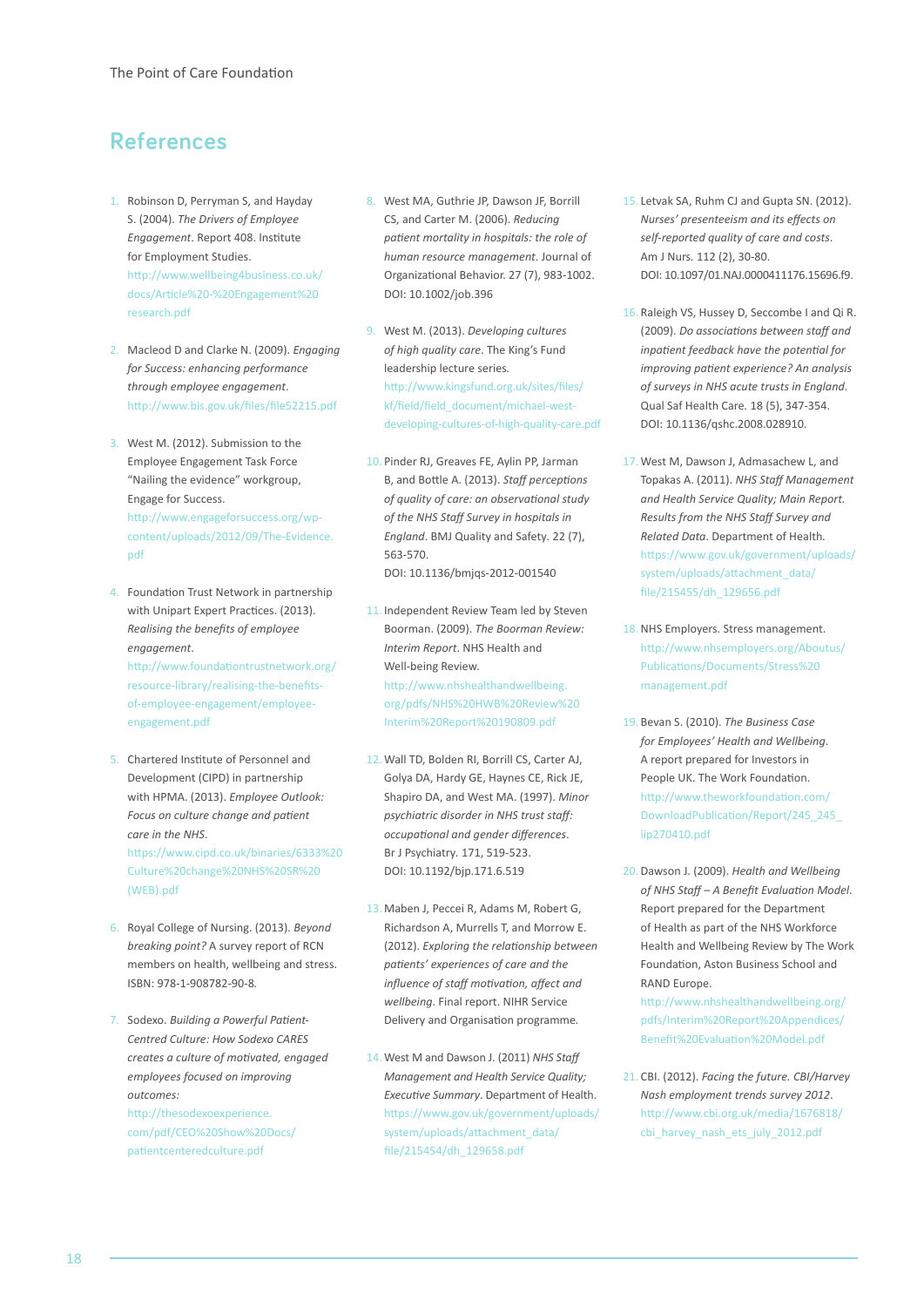- 22. Royal M and Stark M. (2010). *Hitting the ground running. What the World's Most Admired Companies do to (re)engage their employees* . Hay Group. [http://www.haygroup.com/downloads/](http://www.haygroup.com/downloads/ww/Hay_Group_FORTUNE_2010_presentation.pdf) ww/Hay\_Group\_FORTUNE\_2010\_ presentation.pdf
- 23. Towers Perrin (2007). *Executive Briefing: Engagement in the Public Sector.* As cited in Macleod D and Clarke N., 2009 – Engaging for Success.
- 24. Corporate Leadership Council. (2004). *Driving Performance and Retention through Employee Engagement: a quantitative analysis of effective engagement strategies.* Corporate Executive Board.

http://www.usc.edu/programs/cwfl/ [assets/pdf/Employee%20engagement.pdf](http://www.usc.edu/programs/cwfl/assets/pdf/Employee%20engagement.pdf)

- 25.Dixon-Woods M, Baker R, Charles K, Dawson J, Jerzembek G, Martin G, McCarthy I, McKee L, Minion J, Ozieranski P, Willars J, Wilkie P, and West M. (2014). *Culture and behaviour in the English National Health Service: overview of lessons from a large multimethod study.*  BMJ Quality and Safety. 23 (2), 106-15. DOI: 10.1136/bmjqs-2013-001947
- 26.Health and Social Care Information Centre (HSCIC). (2013). *NHS Workforce: Summary of Staff in the NHS: Results from September 2012 Census.* http://www.hscic.gov.uk/catalogue/ [PUB10392/nhs-staf-2002-2012-over-rep.pdf](http://www.hscic.gov.uk/catalogue/PUB10392/nhs-staf-2002-2012-over-rep.pdf)
- 27. Buchanan DA, Denyer D, Jaina J, Kelliher C, Moore C, Parry E and Pilbeam C. (2013). *How do they manage? A qualitative study of the realities of middle and front-line management work in health care.* Health Serv Deliv Res. 1 (4). DOI 10.3310/hsdr01040.
- 28.Goodrich J. (2012). *Supporting hospital staff to provide compassionate care: do Schwartz Center Rounds work in English hospitals?* J R Soc Med. 105 (3), 117-22. DOI: 10.1258/jrsm.2011.110183.
- 29. The Point of Care Foundation: [www.pointofcarefoundation.org.uk/](www.pointofcarefoundation.org.uk/What-We-Do) What-We-Do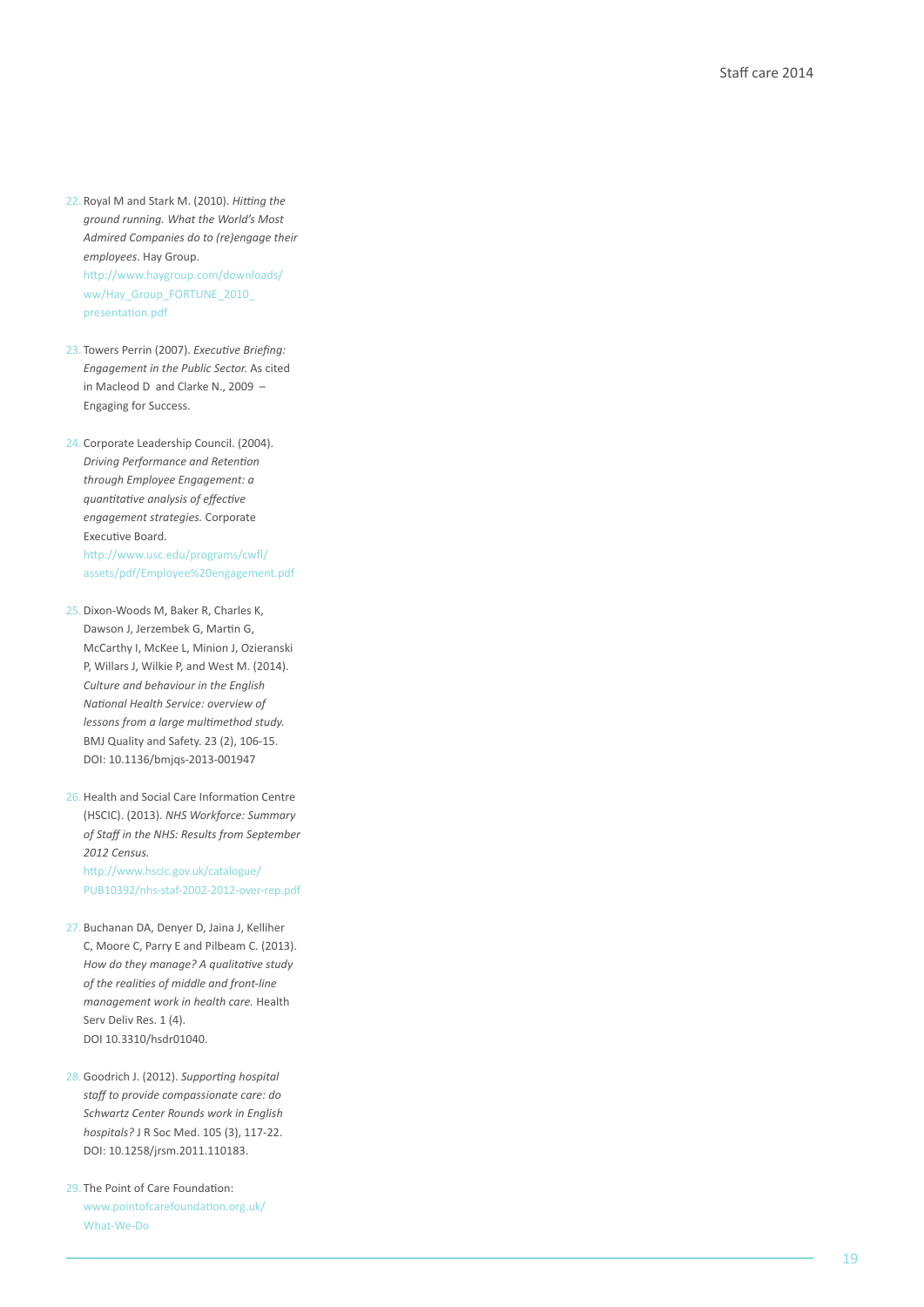# **Useful resources**

The Point of Care Foundation: www.pointofcarefoundation.org.uk

Engage for Success: www.engageforsuccess.org

Implementing NICE public health guidance for the workplace: a national organisational audit of NHS trusts in England, Royal College of Physicians, 2011

Foundation Trust Network report: Realising the benefits of employee [engagement: www.foundationtrustnetwork.org/resource-library/](www.foundationtrustnetwork.org/resource-library/realising-the-benefits-of-employee-engagement) realising-the-benefits-of-employee-engagement

Investors in People Framework: www.investorsinpeople.co.uk

NHS Employers Staff Engagement Toolkit: www.nhsemployers.org

NHS staff surveys: www.nhsstaffsurveys.com

Public Health Responsibility Deal: Health at Work Network: www.responsibilitydeal.dh.gov.uk

The NHS Constitution, Department of Health

Insights into Developing Caring Cultures: A Review of the Experience of the Foundation of Nursing Studies (FoNS)

Public World: The Best Workplace – How staff involvement can [transform health care: www.publicworld.org/files/The\\_Best\\_](www.publicworld.org/files/The_Best_Workplace_approach.pdf) Workplace\_approach.pdf

Public World: Staff involvement to improve employee engagement, service quality and resource use – lessons of international experience in health care: www.publicworld.org/files/NHSE\_staff\_involvement\_paper.pdf

**Forthcoming** Review of staff engagement and empowerment in the NHS through provider models and other approaches (Professor Chris Ham)

**Forthcoming** Enhancing and Embedding Staff Engagement in the NHS: putting theory into practice (National Institute for Health Research)

#### **Forthcoming**

- The DH has commissioned NHS Employers to provide tools and training for employers to support the engagement, health and wellbeing of their staff
- The DH has asked the Social Partnership Forum, which brings together representatives of staff and employers in the NHS, to produce guidance on good staff engagement

# **Acknowledgements**

We would like to thank those who gave extra time to be interviewed, or provide information for the case studies included in the report. With particular thanks to Maxine Craig, Head of Organisation Development at South Tees, Professor Jill Maben from King's College London, Caroline Whyte, Paediatric Matron at Walsall Healthcare NHS Trust, Steven Weeks from NHS Employers, Chris Graham, Director of Research and Policy at the Picker Institute Europe, and the trustees of The Point of Care Foundation.

We are grateful to all the members of the advisory group for their time and contributions. Special thanks also to Baroness Julia Cumberlege for her assistance with venues.

Thank you to the ZPB editorial team: Hilary Rowell, editor; Alex Kafetz, contributor; Phoebe Dunn, researcher; and Jacqui Gibbons, sub-editor. And to the team from design to communicate: Phil Reid, art director, and Stefania Biagini, designer.

# **ZPB**

www.zpb-associates.com

#### **To download this report, please visit www.pointofcarefoundation.org.uk**

Photograph on page 11: © Clare Kendall/Telegraph Media Group Limited 2007